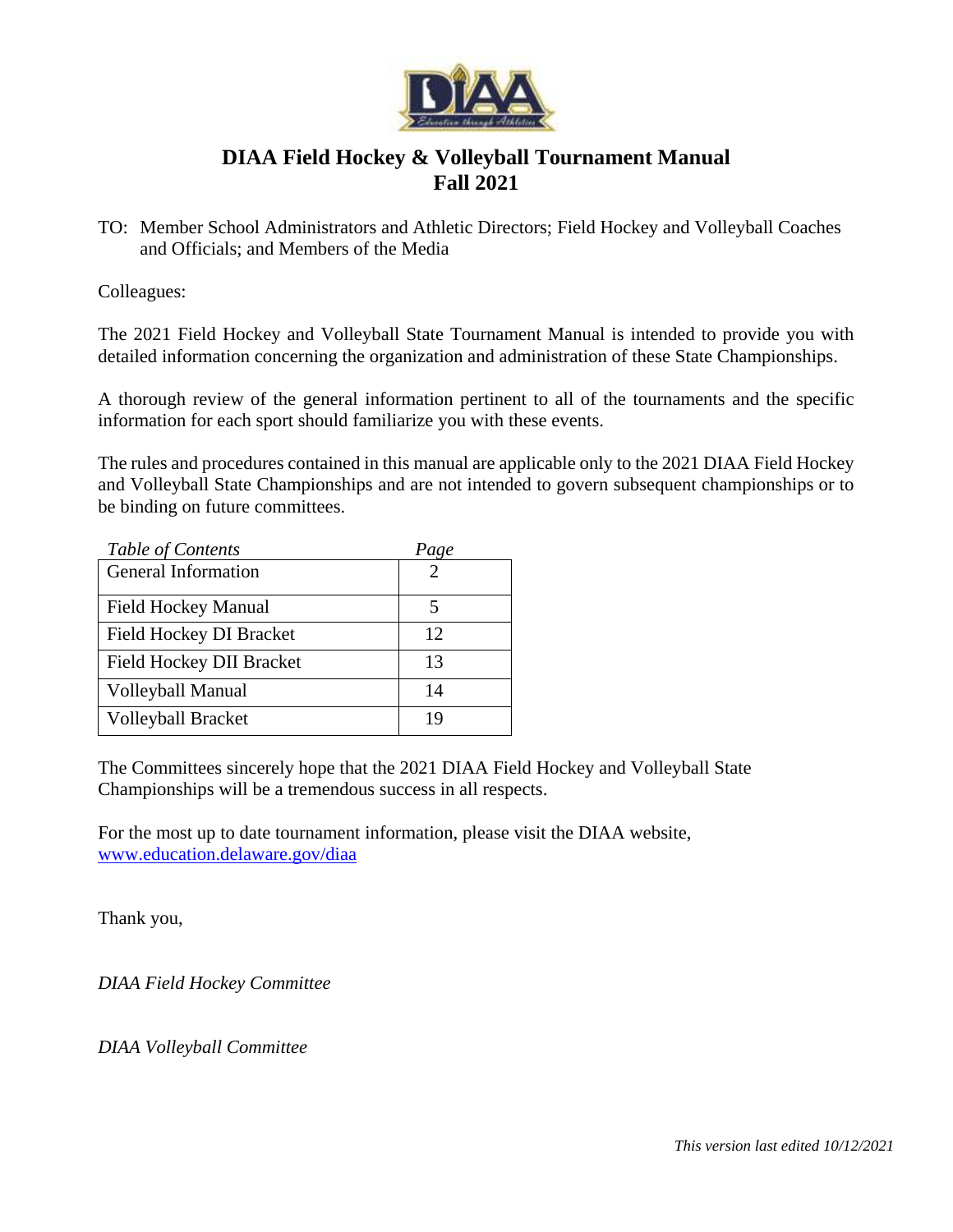

# **General Information**

The following items are applicable to each of the 2021 DIAA Fall Sport State Tournaments. Items specific to the organization and administration of the Football and Unified Flag Football Championships are located in separate sections of this manual.

# **Item 1. Authorization**

A. The Delaware Interscholastic Athletic Association authorized state tournament competition in boys' soccer (May 28, 1970), football (May 27, 1971), field hockey (May 24, 1973), girls' volleyball (May 22, 1975), and unified flag football (November 10, 2016) by voting for approval on the dates indicated.

# **Item 2. Management**

- A. The tournaments will be managed by special committees appointed by the DIAA Chairperson and the Executive Director.
- B. The committees are authorized to resolve any situation not covered by the regulations in the General Information or specific information sections of this manual.
- C. Changes in tournament format or the criteria and procedures for selecting and seeding the participating teams/individuals are subject to the approval of the DIAA Board of Directors.

# **Item 3. Sponsorship**

- A. DIAA will organize, conduct, and underwrite the costs of the tournaments and will receive all proceeds.
- B. All expenditures must be approved by the DIAA Executive Director.
	- 1. No vouchers will be approved unless an itemized statement of cost accompanies the request for payment.
		- a. Vouchers will not be processed until the financial ticket reconciliation information has been submitted and verified to the DIAA.
	- 2. No vouchers received after the end of the fiscal year (June 15, 2022) will be paid.

# **Item 4. Eligibility**

A. Eligibility rules as stipulated in the current version of the DIAA Official Handbook will be strictly enforced.

# **Item 5. Contest Rules**

A. DIAA is affiliated with the National Federation of State High School Associations. The playing rules promulgated by the NFHS for field hockey, soccer, football, girls' volleyball and cross country, except as modified by the DIAA Board of Directors, will be in effect for all tournament contests.

#### **Item 6. Classification (Division I and II)**

A. The Field Hockey, Soccer and Cross Country Tournaments crown Division I and Division II Champions. DIAA classifies all schools in Division I that have a DOE certified enrollment count of grades 9 through 12 equal to or greater than the school with the smallest enrollment in either the Blue Hen Conference Flight A or the Henlopen Conference North Division. That number for the 2021-2022 and 2022-2023 school year is 1045. This count consists of all students who, if eligible, would participate at that school, including special needs students. Single gender schools have their total enrollment doubled to determine their final enrollment number. All other schools are classified as Division II.

#### *The Division I schools for the 2021-2022 and 2022-2023 school years are as follows:*

Appoquinimink, Cape Henlopen, Caesar Rodney, Charter School of Wilmington, Concord, Delcastle, Dover, Hodgson, Middletown, Mt. Pleasant, Milford, Padua (girls), Polytech, Salesianum (boys), Smyrna, St. Georges, Sussex Central, Sussex Tech, and William Penn.

#### **Item 7. Sportsmanship and Spectator Conduct**

- A. Member schools are required to conduct all of their athletic affairs in a spirit of good sportsmanship.
- B. The administrators, athletic directors, and coaches of the participating schools are expected to: actively promote good sportsmanship and appropriate crowd behavior, stress the importance of demonstrating respect for the contest officials and the opposing team, and emphasize the need for proper conduct by spectators at all venues. School administrators are expected to be proactive in preventing unsportsmanlike behavior and to deal with it promptly and decisively if it occurs at the contest.
- C. The coaches and athletes of the participating schools are expected to observe the highest standards of sportsmanship and ethical behavior.
- D. Spectator Guidelines and Conduct: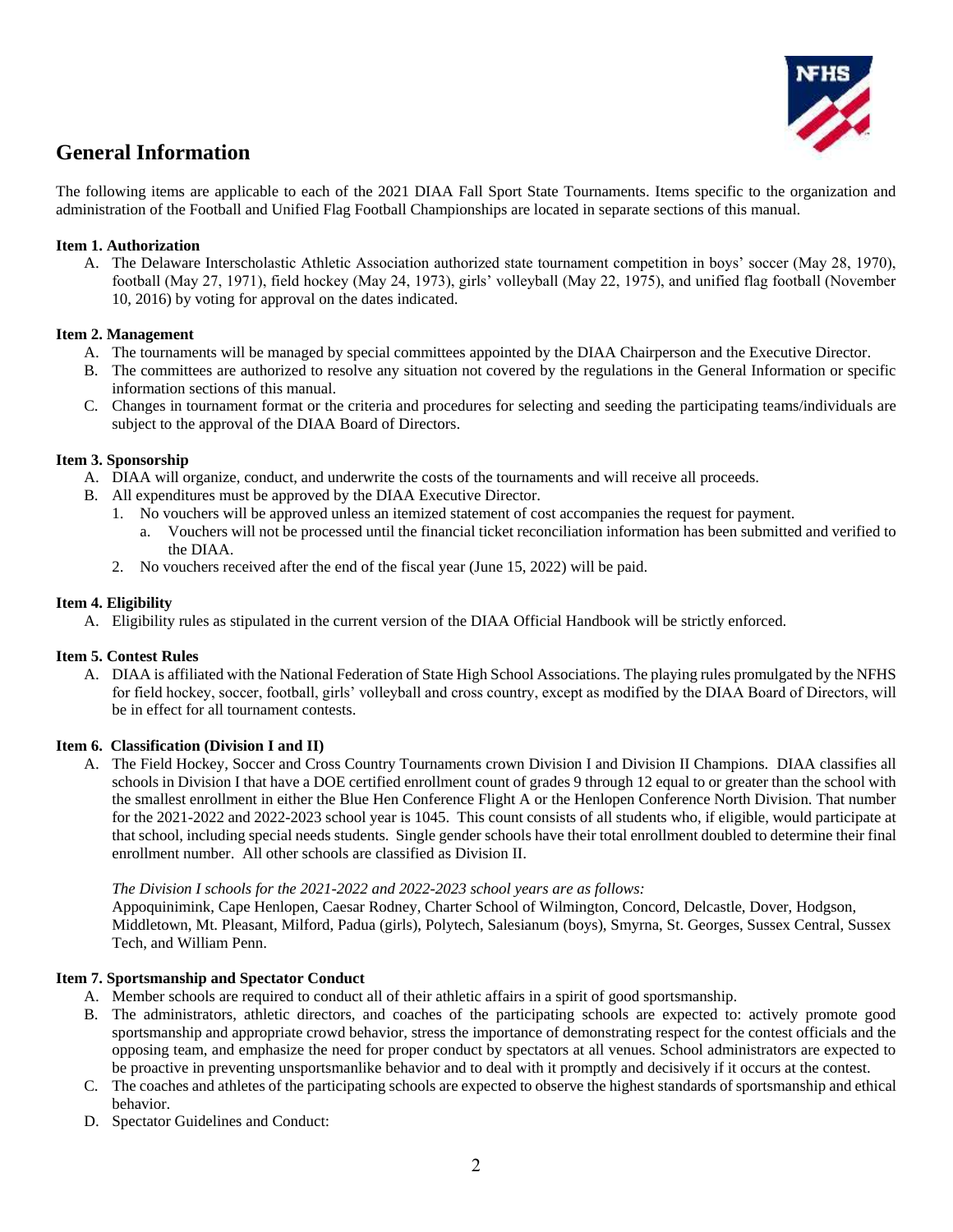- 1. Drones**,** banners, flags, and **signs** are prohibited outdoors at all tournament contests. Other decorations that do not block spectator, press or team sightlines may be used with permission of and at the discretion of the Committee.
- 2. Streamers, confetti, and other paper debris are also prohibited.
- 3. Sirens, horns, bells, buzzers, whistles or any other artificial or mechanical noise-making devices are strictly forbidden at all **indoor** events.
- 4. The use of any noise making device that simulates game controls devices (whistles, air horns etc.) is strictly forbidden at **all** contests.
- 5. All cheers should stress the spirit of good sportsmanship. Use only positive cheers that encourage your team. Profane, derogatory or obscene chants and taunting will not be tolerated.
- 6. Behavior such as fans reading newspapers or turning their backs during player introductions, booing or heckling the contest officials, and being disrespectful to the opposing cheerleaders is unsportsmanlike behavior and is not to be tolerated at DIAA athletic events.
- 7. Face paint is permitted, but body paint is not. A shirt, top, etc. must be worn at all times.
- 8. Spectators must remain in the assigned seating section. Spectators are not permitted on the playing surface at any time.

# **Item 8. Soliciting, Promotional Activities, and Merchandising**

- A. Soliciting and promotional activities; e.g., public address announcements, signs, banners, display or sign-up tables, and the distribution of printed materials are prohibited at all tournament playing sites without the consent of DIAA Executive Director.
- B. Only vendors authorized by DIAA Executive Director will be permitted to sell merchandise at tournament playing sites.

# **Item 9. Raffles and 50/50 Drawings**

A. Raffles, 50/50 drawings, and other games of chance are prohibited at all tournament playing sites without the consent of DIAA Executive Director.

#### **Item 10. Bench and Sideline Personnel**

A. DIAA requires that all school personnel on the sidelines or in the team bench area be in the sixth grade or older and approved as members of the official team party. This includes anyone acting as a ball-runner or team manager.

#### **Item 11. Media Policy for State Tournament Events**

- A. Media Email List**:** Media personnel wishing to receive press releases and information regarding DIAA events must submit their name, media outlet, phone number and email address to DIAA at  $diaa@doe.k12.de.us$
- B. Tournament Media Credentials
	- 1. Media personnel wishing to cover DIAA events must request working credentials from the DIAA Office. DIAA credentials may also be valid for regular season events at the host school's discretion.
	- 2. DIAA will provide credentials to representatives of an accredited media organization recognized by DIAA for the sole purpose of providing access to cover a DIAA Tournament Event. Because of demand, credentials will be issued on a priority system. Facility size is a determining factor. All requests may not be honored. To request credentials, complete the form on the DIAA website [\(https://education.delaware.gov/diaa/diaa\\_for/media/\)](https://education.delaware.gov/diaa/diaa_for/media/). Accredited media organizations should have a tax ID number and submit this requested information by completing the media credentials request form.
	- 3. DIAA credentialing is for use solely in connection to news and editorial coverage of the event. Any non-editorial, commercial or other unauthorized use of any transmission, picture, film, videotape, audiotape, writing, drawing or other depiction of any game, game action, game information, player interview or other stadium activity, and any non-editorial or commercial use of the DIAA mark or logo is prohibited without prior specific approval of the DIAA Executive Director.
	- 4. The DIAA may deny or revoke credentials for noncompliance with DIAA policies; and for conduct for which there are reasonable grounds to believe violate state or federal law, or constitute a breach of professional ethics.
- C. Broadcasting/Photographing
	- 1. DIAA retains exclusive rights to the permission to broadcast and photograph all tournament games and no party may do so without the consent of the DIAA Executive Director. The DIAA must be contacted, in writing or by e-mail, for permission to cablecast, telecast, web cast (video stream) live or on a delayed basis, or photograph a State Tournament Event or any part of a State Tournament Event.
	- 2. Broadcast agreements are available upon request and will be awarded to those companies that meet DIAA State Tournament broadcast criteria. Questions or concerns can be directed to the DIAA Executive Director 302-857-3365.
	- 3. All broadcasting/photography must be in accordance with current NFHS Rules for that sport. All access to the field, course, and court area for the purposes of videotaping or photography will be conducted according to the current NFHS rules for that sport. Persons photographing or videotaping a State Tournament Event, and stations cable casting, telecasting, or web casting (video streaming) a State Tournament Event must remain in the areas that have been designated for spectators, sports photographers, schools, cable/television stations, or Internet video broadcasters. If that area is not known to them, they must seek out a DIAA Tournament Committee member to be shown the designated area.
	- 4. Persons cable casting, telecasting, photographing, videotaping, or web casting (video streaming) a State Tournament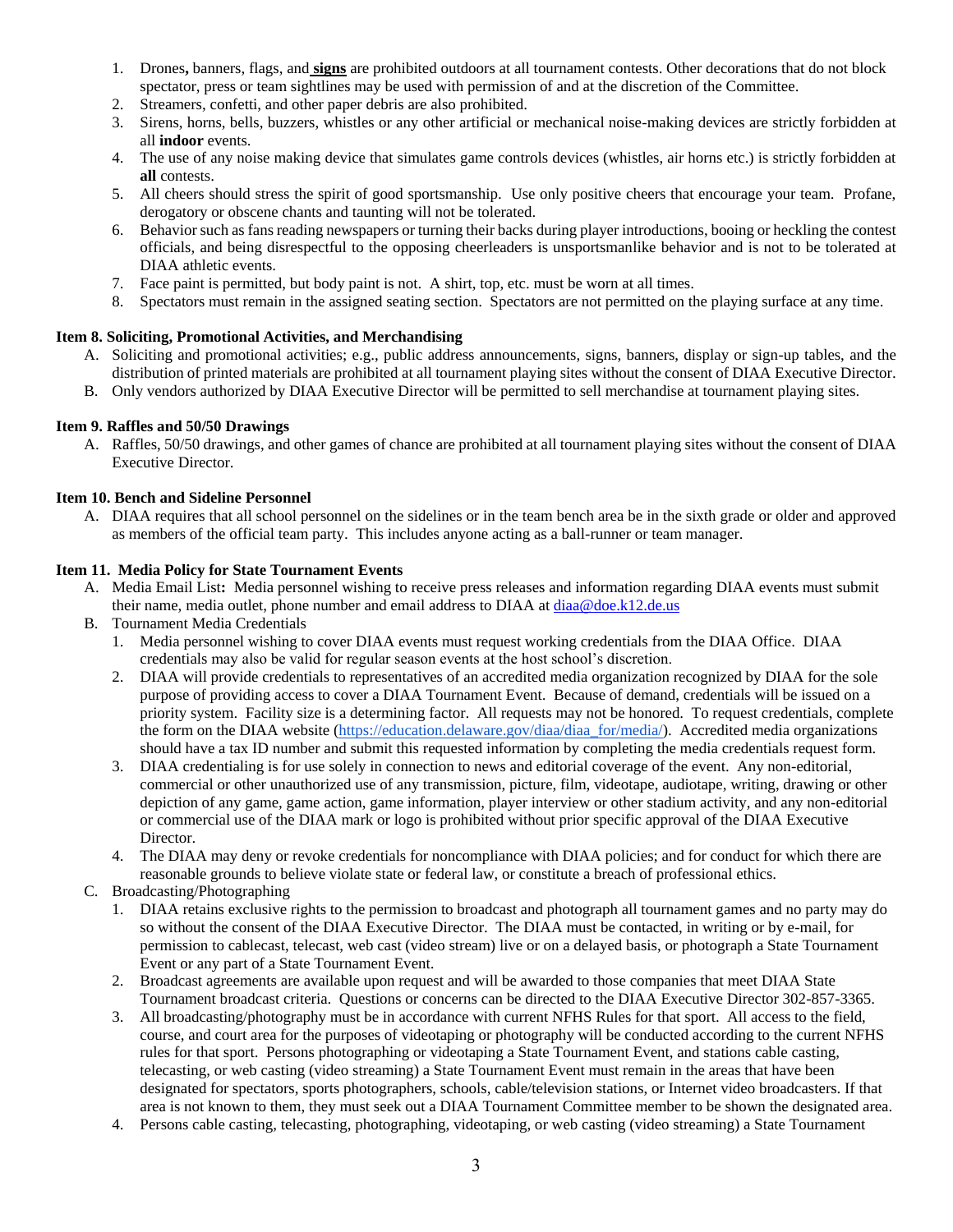Event shall not stand on any unsafe or potentially hazardous physical object or facility.

- 5. Persons cable casting, telecasting, photographing, videotaping, or web casting (video streaming) a State Tournament Event shall not interfere with the visibility and comfort of spectators, shall not present a safety hazard to spectators, and shall not disrupt, disturb, or interfere with the competition or with an individual competitor
- D. Photograph Reproduction
	- 1. Credentialed media personnel may not sell photos and/or video from state tournaments, except by bona fide newspaper offices (or the official website of the newspapers).
	- 2. Spectators are permitted to photograph and/or video contests for personal use only. No image of any contest may be reproduced without the written consent of the student-athlete being photographed. Photographs and/or videos taken by spectators may not be sold.
	- 3. School personnel may photograph and/or video contests for school use only in publications such as yearbooks, school websites, school newsletters, etc. provided they have received permission from the DIAA Executive Director and school principal.
	- 4. Freelance photographers who are not affiliated with a bona fide media outlet will not be credentialed for state tournament contests.
	- 5. All other photography of DIAA tournament games is strictly for the purpose of news and editorial coverage of the event. No other photographs or any other visual material taken at a DIAA event may be sold without express written consent of the DIAA.
- E. Media Entrance:Members of the media must display current DIAA Media credentials to gain access to all State Tournament Events. Bags and equipment may be inspected for security purposes.
- F**.** Press Area:A designated press area will be made available for members of the media to view and report on State Tournament Events when available or possible. Members of the media should contact the site coordinator prior to an event for access to phone lines, Ethernet or wireless access. The DIAA will do its best to provide this when available.

# **Item 12. Video by Spectators**

- A. Spectators are permitted to video contest for personal use only. The reproduction, distribution and sale of spectator video is prohibited without the consent of DIAA Executive Director
- B. Videos may be used in accordance with current NFHS Rules for that sport.
- C. Spectators will be allowed to video a game in their seat provided they use hand held camcorders and do not block the view of other spectators or interfere with the game. Tripods are only permitted in the top row of the bleachers.
- D. Neither DIAA nor the host site will be liable for theft or damage to spectator videotaping equipment or injury due to the use of such equipment.
- E. The host site is not obligated to provide power for spectator videotaping equipment.

# **Item 13. Prohibiting the Use of Drones (Unmanned Aircraft Systems or UAS's)**

A. Unless granted special permission by the DIAA Executive Director, the use of drones (UAS), for any purpose, is not permitted at any DIAA State Tournament Event. This prohibition applies to all fields of play, courts, arena, mats, gym floor or pool, and covers a ban on the entire facility being used as part of the DIAA event, including the spectator stands and parking areas.

# **Item 14. Transportation Reimbursement, Parking and Spectator Buses**

A. Each participating school may be reimbursed at a rate of 75¢ per mile for one bus. Reimbursements will be made only for actual mileage traveled; no reimbursement will be made for band and spectator buses or for team meals and lodging. The school must submit a voucher to DIAA to be reimbursed for transportation. DIAA will not process any vouchers DIAA receives after the end of the fiscal year (June 15, 2022).

#### **Item 15. Comments and Recommendations**

A. The committees are genuinely interested in the comments and/or recommendations of member schools concerning all aspects of the tournaments. Please submit any comments and/or suggestions in writing to the appropriate committee chairperson.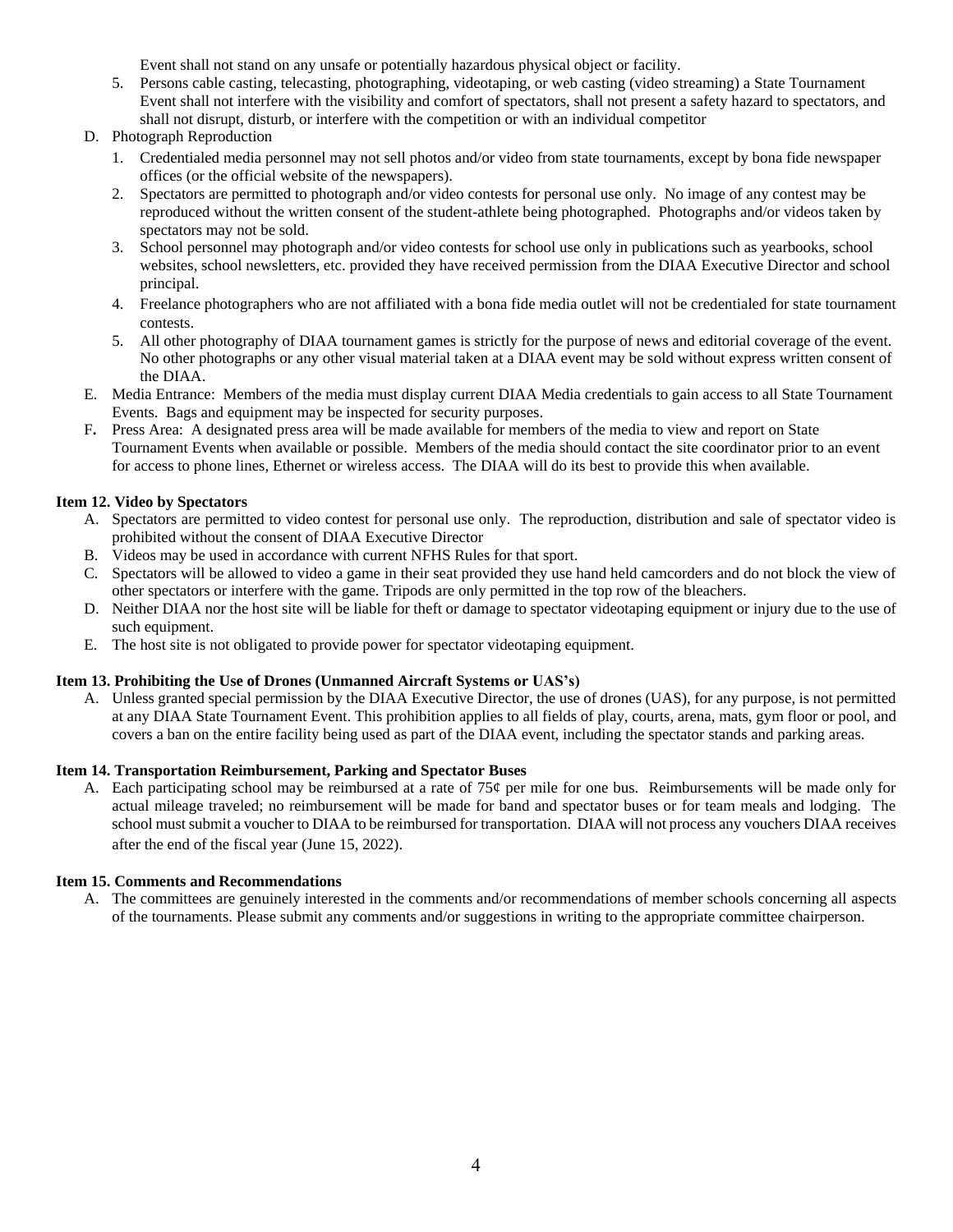# **DIAA Field Hockey Committee Members**

| <b>Committee Member Name</b> | <b>Affiliation</b>           | <b>Title</b>                        |
|------------------------------|------------------------------|-------------------------------------|
| Sharyn Wingate, Chair        | <b>Public Member</b>         |                                     |
| Debbie Windett               | Cape Henlopen HS             | Coach                               |
| Ruth Lajoie                  | <b>Public Member</b>         | <b>Officials Coordinator</b>        |
| Vicki Rhodes                 | <b>DIAA</b>                  | NFHS State Field Hockey Interpreter |
| Rosemary Bianchini           | Public Member, retired       |                                     |
| Pam Love                     | Wilmington Christian School  | <b>Assistant Athletic Director</b>  |
| Amanda Frampton              | Milford HS                   | Coach                               |
| Nancy Tribbitt               | Public Member, retired       |                                     |
| Jodi Hollamon                | Delmar <sub>HS</sub>         | Coach                               |
| Dorinda Toney                | <b>DFHUA</b>                 | Official                            |
| Stefany Krygier              | Middletown HS                | Coach                               |
| Jessica Bloch                | St. Georges Technical HS     | Coach                               |
| Cathy Jackson                | Conrad School of Science HS  | Coach                               |
| <b>Stacey Spiker</b>         | <b>Newark Charter School</b> | Coach                               |

# **DIAA Field Hockey Tournament Manual**

# **Specific Information**

# **Item 1. Tournament Dates**

A. The 2021 DIAA Field Hockey State Tournament will be held on the following dates.

| Round                | <b>Division I</b>     | Division 2             |
|----------------------|-----------------------|------------------------|
| Round One            | N/A                   | Tuesday, November 9 or |
|                      |                       | Wednesday, November 19 |
| <b>Ouarterfinals</b> | Thursday, November 11 | Saturday, November 13  |
| Semifinals           | Tuesday, November 16  | Wednesday, November 17 |
| Finals               | Saturday, November 20 | Saturday, November 20  |

B. If a game is rained out, it will be played the following day provided weather conditions permit and umpires are available. The field must be approved by the Committee. See Item 20 for information regarding interrupted and/or suspended games.

#### **Item 2. Tournament Sites**

- A. Game sites for all rounds of the tournament will be chosen by the Committee.
	- 1. All tournament games will be played on neutral turf fields, if available and at the committee and Executive Director's discretion.
	- 2. Operations will be based on the host site facility plan.
	- 3. Semi-final and championship games will be played at pre-determined neutral turf sites
	- 4. First round games may be played over two days due to the availability of umpires and fields.

#### **Item 3. Starting Times**

- A. The Committee will determine the starting time for all games.
- B. The Committee will not accept requests for preferred or alternate starting times.

#### **Item 4. Tournament Field**

- A. The 2021 DIAA Field Hockey State Championship consists of a Division I tournament and a Division II tournament.
	- 1. The Division I tournament field will be comprised of the qualifying Blue Hen Flight A Champion, the Henlopen North Champion, and six (6) at-large teams, or more if needed to fill out the 8 team bracket.
	- 2. The Division II tournament field will be comprised of the qualifying Blue Hen Flight B Champion, Henlopen South Champion, Independent Champion, Diamond State Champion and eight (8) at-large teams, or more if needed to fill out the 12 team bracket.
	- 3. The school classifications can be found in General Item #6 (page 3).
- B. Eligible Teams:
	- 1. All teams must meet the criteria established by DIAA Regulation 1006.2.4 to be eligible for tournament consideration
	- 2. All teams must play a minimum of ten (10) games at the varsity level in order to be considered for the state tournament. Only those opponents who played a minimum of 10 games at the varsity level will be included in a team's win-loss record.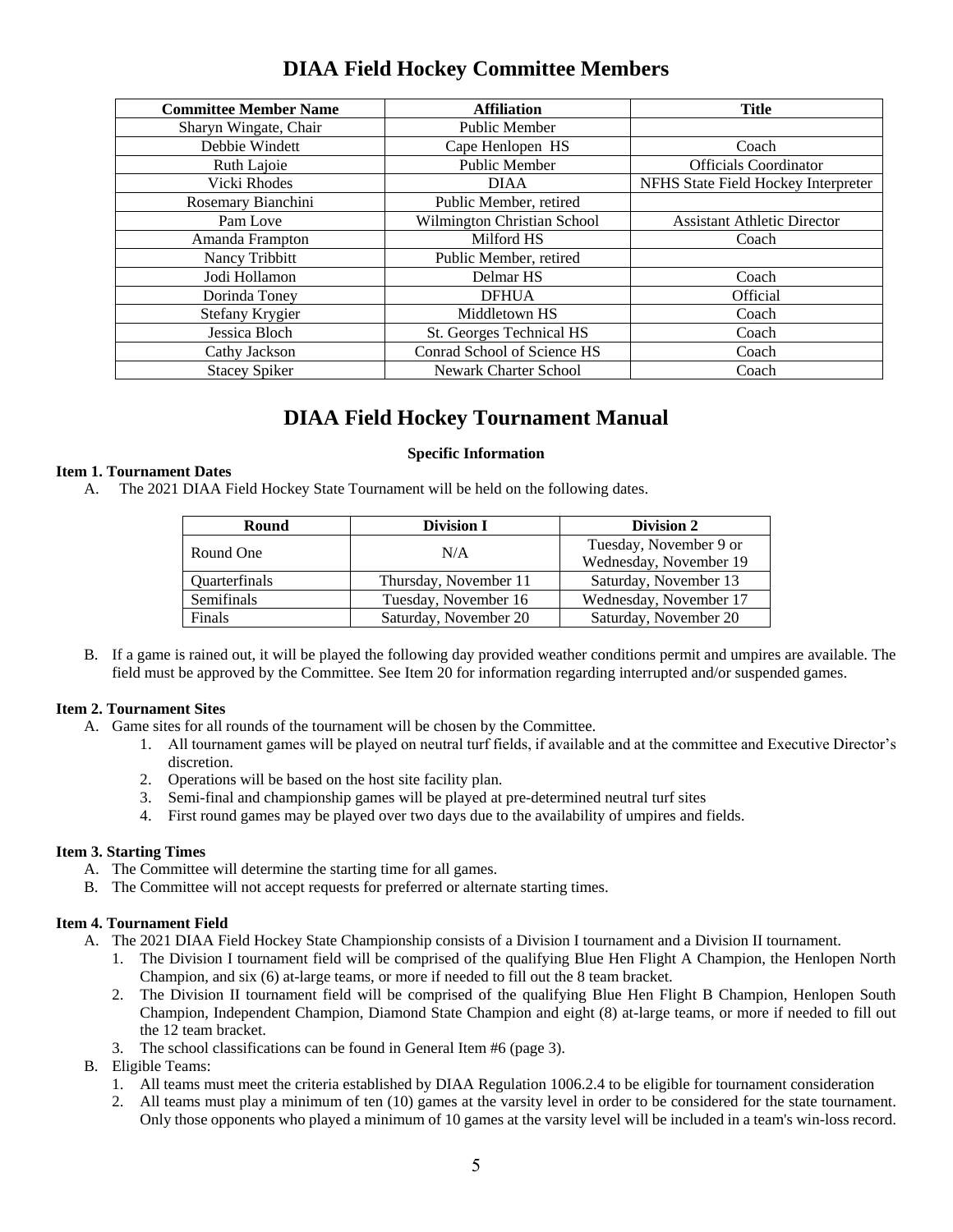- 3. Team schedules will "lock down" on the first allowable date of competition (9/8/21). Any changes made to a schedule after that date must be approved by the Executive Director and Tournament Chair. Otherwise, the team index will be determined by the number of games on the schedule on the lock down date.
- 4. A game scheduled for the last day of competition that is cancelled due to weather related, unplayable conditions, natural causes, or legitimate circumstances beyond the control of the teams playing may be declared a no contest by the Executive Director and Tournament Chair, and the tournament index calculation will be adjusted.
- 5. **Teams are expected to meet the eligibility requirements as outlined in this fall tournament manual for consideration of selection to the DIAA field hockey tournament field. DIAA strongly encourages all interscholastic participants to diligently adhere to the risk mitigation strategies as advised to help prevent the spread of COVID-19.**
- 6. **Any contest that was on a team's schedule on the first date of competition and experienced a COVID-19 related schedule disruption that is not able to be rescheduled, will be counted as a no-contest. Member schools should exercise good faith to do their best to reschedule any contests impacted by COVID-19 in an effort to promote opportunities for participation in interscholastic athletics.**
- C. Conference/Flight/Division Champions must meet the following criteria to earn the automatic berth:
	- 1. The conference/flight/division must consist of a minimum of 5 participating schools.
	- 2. The champion must possess an overall record of .500 or better.
	- 3. The champion musts be in the top 50% of the eligible teams in the state.
	- 4. The conference/flight/division must determine their champion by the last date of competition. If a conference qualifier chooses not to participate in the tournament, that berth will be awarded to another at-large team.
	- 5. The Diamond State Conference will forfeit their automatic berth if The Charter School of Wilmington wins the conference.
	- 6. At-Large teams will be selected according to their team index as determined by the procedure in 2.B.

#### **Item 5. Tournament Seeding**

- A. Team Report
	- 1. The last competition date for field hockey is Thursday, November 4, 2021. It is the school's responsibility to verify that all results listed on their team's website4sports page are accurate and complete by the last date of competition or the team may not be considered for the tournament. **Games played after 6 PM on the last date of competition will not be used to determine tournament selection unless approved by the committee chair.**

#### B. Index Calculations

- Team index will be calculated according to the following procedure:
- 1. The team's overall win-loss percentage will be calculated by adding 3 points for each win, 1 point for each tie, and 0 points for each loss and dividing this sum by the total number of possible points (number of games played multiplied by 3).
- 2. An opponents' win-loss percentage will be calculated using the same formula. The team's opponents' average win-loss percentage will be calculated by adding the calculated win-loss percentage of each opponent together and dividing by the number of opponents. Opponents played twice are counted twice.
- 3. The team's index will be determined by adding the team's win-loss percentage and the opponents' average win-loss percentage and dividing the total by 2.
- C. Tie-Breaking Procedures:
	- 1. If two or more teams are tied for any seed, the following tie-breaking criteria will be used in the order listed. Once a team is removed from the tie, the tie-breaker criteria will be reapplied sequentially to the teams that are still tied.
		- a. Head to Head competition. If three or more teams are tied, they must all have played each other.
		- b. Win-Loss Record of all common opponents
		- c. Win-Loss Record of all opponents
		- d. Overall Win-Loss Record of the teams
		- e. Draw conducted by committee
- D. Seeding: All of the qualifying teams will be seeded according to their calculated index and placed into a bracket accordingly.
	- 1. If a team withdraws from the tournament after the field has been selected, that team will not be replaced and its scheduled opponent will receive a forfeit win into the next round of play. Such a withdrawal/forfeit may subject the school to disciplinary action by the DIAA Board of Directors.

#### **Item 6. Official Program**

- A. At the discretion of the DIAA Executive Director, if DIAA prepares an official tournament program which contains team pictures, team rosters, tournament pairings and other related information, it may be sold at all tournament playing sites.
- B. Team Photograph, Roster and Program Information Team information for the tournament program must be on the school's website4sports site by October 18, 2021. The team photo must be a digital print of no less than 300 DPI in a jpeg or tfi format. Electronic submission is required; hard copies will not be accepted.
	- 1. Schools should assume that their team is going to make the tournament and submit a roster and team photo by the date listed in Item 6, B. Program information as outlined in Item 6 must be submitted by October 18, 2021 for consideration of any complimentary coaches tickets.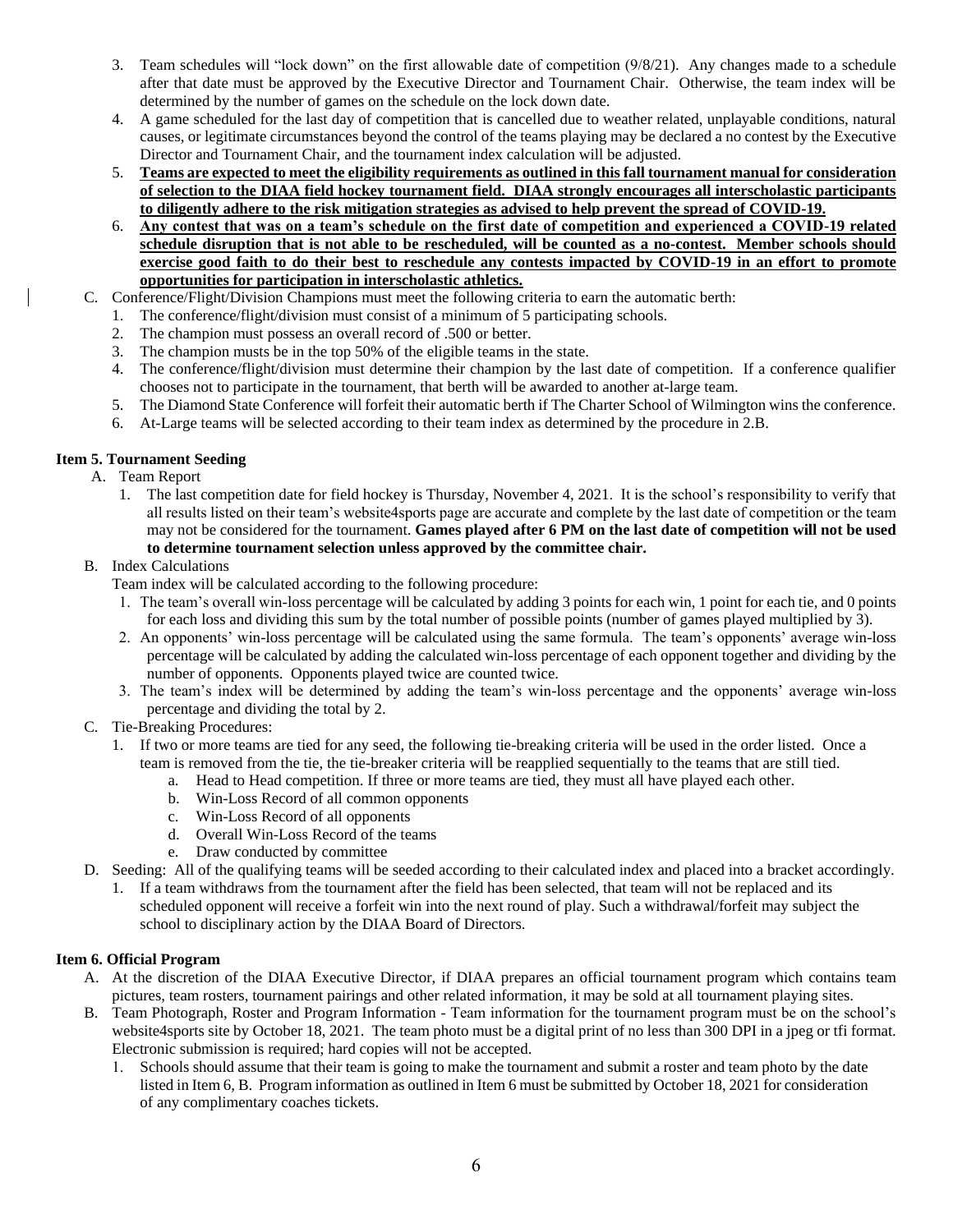# **Item 7. Admission Policies**

- A. Student (grades K-12) and adult admission will be \$5 for opening round games, \$6 for semifinal games, and \$7 for the championship games. Children four (4) years and younger will be admitted without charge to all games. Ticket prices and fees are subject to change per approval by the DIAA Board of Directors.
	- 1. Tickets purchased but unused will not be refunded.
- B. Any games played at non-DIAA member schools may incur an increased ticket price of \$1.00, at minimum.
- C. Complimentary Admission
	- 1. Participating schools will receive complimentary admission for all those members of the Official School Partly listed on the official roster as submitted to the DIAA Executive Director prior to the tournament. The official school party is defined as players, coaches, managers, scorers/statisticians, and athletic trainer(s). All of these individuals should assemble together outside of the venue entrance and be admitted together as one group.
		- a. A maximum of 22 players in uniform are permitted as part of the official school party.
		- b. All other school personnel must pay the regular admission fee if they wish to enter the contest. Spouses of administrators and coaches are similarly obligated. No complimentary tickets will be issued to schools.
		- c. One (1) bus driver will be admitted free of charge upon presentation of identification as the team's driver.
- D. Media representatives who are covering the tournament will be admitted upon presentation of current and official DIAA credentials.
	- 1. Media/photographers may stand where permitted by game manager, site director, and DIAA Field Hockey Committee. They may not be positioned in front of or behind the team benches or the official score table. No one may stand on the end lines of the field. [NFHS Rule 12-2-1]

#### **Item 8. Game Manager**

- A. A member of the Committee will be appointed to serve as the Game Manager, who will serve as a liaison between the Committee, the host school and the participating schools. It is the Game Manager's responsibility to ensure compliance with the policies and procedures established by the DIAA Field Hockey Committee. The Game Manager will have the specific responsibilities listed below.
	- a. Provide the Official score book and official game balls.
	- b. Oversee the pre-game on-field practice.
	- c. Collect the score book and balls after the game has been completed.
	- 1. In the event of a serious accident or injury to a coach, athlete, official, spectator, or game worker, notify the injured party's athletic director and the Executive Director as soon as possible**.**
	- 2. In the event of a serious sportsmanship related incident, contact the Executive Director as soon as possible.

#### **Item 9. Responsibilities of Host School**

- A. Member schools agree to host events for the Tournament.
- B. Each host school designates and supervises the individuals who serve as the Site Director and support personnel. The number of support and police personnel MUST be approved by DIAA's Executive Director prior to the start of the event. Support personnel may include:
	- a. Ticket seller(s);
		- b. Program seller(s);
		- c. Ticket taker(s);
		- d. scorekeeper(s);
		- e. Security (an individual who monitors the crowd but is not a law enforcement officer);
		- f. School Police;
		- g. Scoreboard Operator/Announcer; and
	- h. NATA-certified trainer or school nurse unless both participating schools will be accompanied by a trainer.
- C. The Site Director's responsibilities include:
	- 1. Provide seating for the game officials and players of both teams on the same side of the field and wherever space permits, on the opposite side of the field from the spectators.
		- a. The field should be lined according to current NFHS specifications.
		- b. Seating should be arranged for the players, coaches, managers, statisticians, and trainers.
		- c. Seating should be arranged for the official timer and scorers (a table and at least four chairs should be placed at the 50-yard line for the official score table; in addition, at least two chairs should be placed in the official score table area for suspended players.
		- d. A rope or restraining line should be placed parallel to and at least 10 yards from each side line. The purpose of the rope or restraining line is to prevent spectators from interfering with play.
		- 2. If possible, provide dressing room and bathroom facilities for the participating schools.
		- 3. Provide safe and secure passage for the officials to and from the playing area.
		- 4. Provide parking facilities for buses and spectators.
		- 5. If possible, provide seating arrangements for spectators.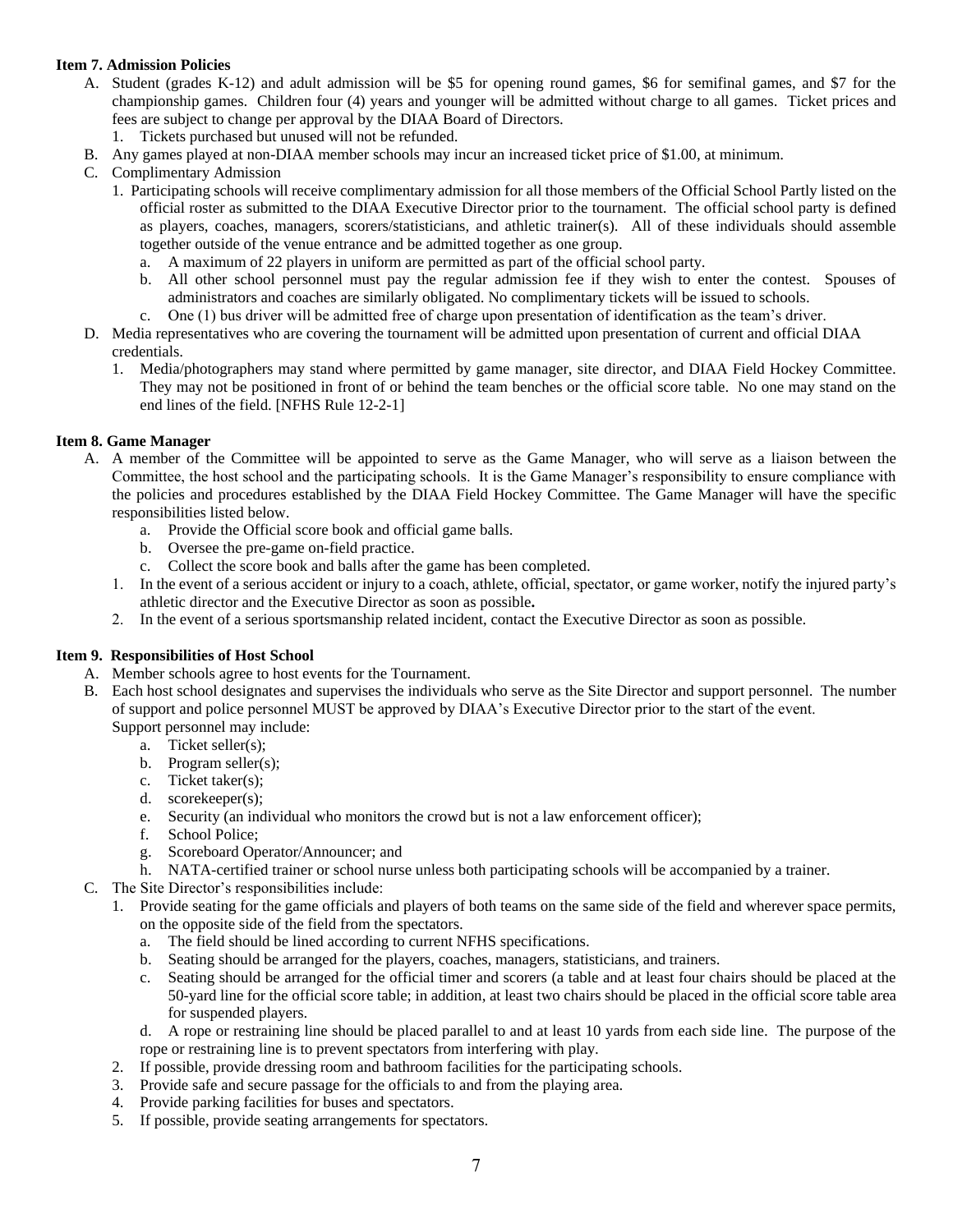- 6. Contact the Game Manager three hours prior to game time if the field is not in playable condition.
- 7. Be in attendance and work closely with the Game Manager.
- 8. Clear with the Game Manager matters of policy or procedure.
- 9. Provide an official scorer and timer unless assigned by the Field Hockey Committee and supplied by the Officials' Association.
- 10. Ensure that the complimentary admission policy for all schools is followed (Item 7).
- 11. Charge admission until the start of the fourth quarter.
- 12. Establish a procedure for assisting disabled spectators and review the procedure with the appropriate personnel.
- 13. Review the emergency action plan with the appropriate personnel.
- 14. Any additional responsibilities as determined by the host school and DIAA office.
- D. The host school must consult with the DIAA office concerning security and police personnel.
	- 1. Any expenses concerning security and police personnel must be pre-approved by DIAA's Executive Director.
	- 2. Police will be paid the game fee or hourly rate customarily paid at the game locale. The bill should be sent to DIAA.
- E. The host school is responsible for complying with the DIAA's ticketing administration and financial reconciliation procedures. Host schools are responsible for reporting ticket and program sales to the DIAA Office by the next business day after the event concludes. Unsold programs should be returned to the DIAA office in a timely manner after the event concludes.
- F. Public Address System
	- 1. The host school will make every effort to provide a public address system and designate and supervise a responsible adult to serve as an announcer. Every effort should be made to have an announcer familiar with field hockey.
	- 2. The public address system, if used, will be operated by a responsible/ adult representative of the host school.
		- a. Any announcements not directly related to the game/tournament or not of an emergency nature must be approved by the Game Manager or the Executive Director.
		- b. The public address announcer must be a responsible individual who will remain impartial at all times. He/she must never question or criticize the coaches or officials during the game.
		- c. Introduce the players and coaches on each team beginning with the non-starters of the away team, then starters and coaches, and then the home team.

# **Item 10. Responsibilities of Participating Schools**

- A. Each team's School/Athletic Administration is responsible for assisting DIAA in safeguarding the playing field before, during and especially after all tournament games
- B. Provide the Site Director with a typed list of players and their positions, designating non-starters and starters, and coaches. Include the team's win-loss record and place in the conference standings. The Site Director will use this information for the pre-game introductions.
- C. CHAMPIONSHIP GAME ONLY: provide a typed list of players (22 maximum) in the order they are to be introduced to receive medals at the awards ceremony.
- D. Provide the following volunteers:
	- a. One individual to assist with scorekeeping**.**
	- b. Two individuals of at least high school age or older to serve as ball retrievers.
- E. Provide a timing device for the official score table.
- F. Arrive on time at the game site. If a late arrival is anticipated, the host school should be contacted immediately.
	- 1. A school administrator and/or athletic director must be in attendance at tournament games, and upon entry should notify the Game Manager as to where they will be located during the contest.
	- 2. The school administrator/AD in attendance is responsible for assisting the committee with enforcement of good sportsmanship conduct as described in the General Information Section Item 7.

# **Item 11. Officials**

- A. The Delaware Field Hockey Umpires Association (DFHUA) and the Southern Delaware Field Hockey Officials Association (SDFHOA) will provide officials for the 2021 State Tournament.
- B. The Field Hockey Committee will assign all officials for all rounds of the tournament. The officials will be chosen by the method established by the Committee with approval of DIAA.
- C. A four-person officiating crew (2 on-field, one alternate and one timer) will be used for all tournament games. All umpires, including the alternate, must be in uniform. An additional umpire may be used at a scorer at the discretion of the Committee.
- D. Officials' Fees: Officials assigned to the 2021 State Tournament will be paid according to DIAA Regulation 1009 8.4 Fees for Officiating Contests and Competitions.

#### **Item 12. Uniforms**

- A. The home team, higher seeded, will wear white tops with white knee socks/sock guards. The visiting team will wear darkcolored tops with dark-colored knee socks/sock guards. (As per NFHS guidelines and regulations Rule 1-5)
- B. If the participating teams have similar uniforms, vests will be used. Both teams should bring a set of vests to the game. The team with the incorrect uniform will be required to wear the vests.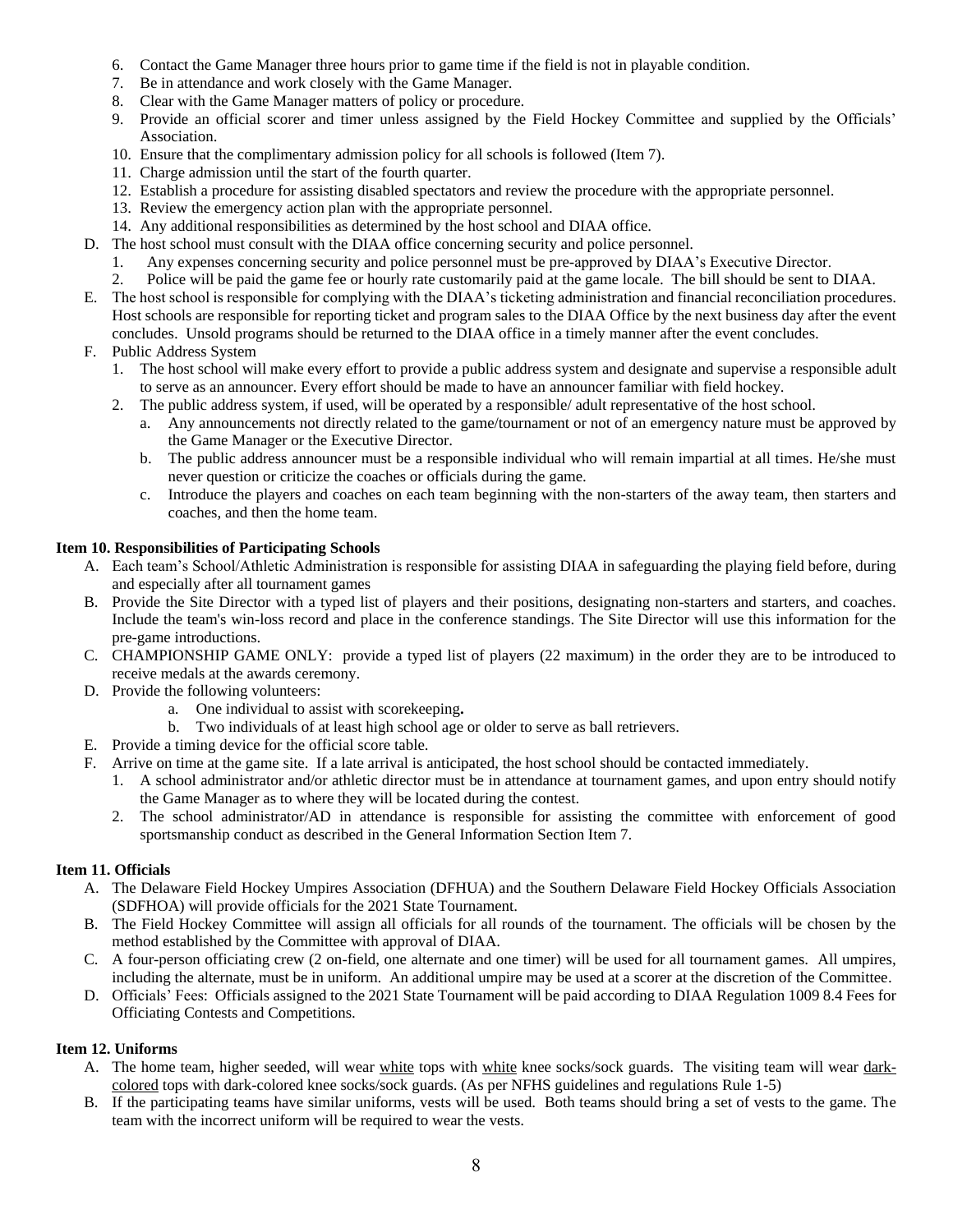C. Bench assignments for the Championship Game are at the discretion of the committee.

# **Item 13. Dressing Rooms and Facilities**

- A. Facility operations will be based on the host site facility plan and will comply with all State and Delaware Division of Public Health guidelines during the ongoing COVID-19 health pandemic.
- B. If available, a dressing room for Officials' will be provided at the host site's discretion. Officials should be prepared to arrive to the field dressed.

#### **Item 14. Contest Procedures, Equipment, Special Events**

- A. Pre-Game Warm-Up Teams may begin their warm-up on the game field 45 minutes prior to the scheduled starting time of the contest. They must conclude their warm-up 10 minutes prior to game time. Consequently, teams will have no more than 35 minutes of practice time on the game field. Stretching on the field prior to the official practice time is permitted when there is not enough space off the field to do so, and providing no sticks and balls are on the field until the official practice time begins.
- B. Musical Entertainment The Committee will allow recorded music to be played prior to the start of the game, pending approval by the Site Director and Game Manager. No music is allowed during times-out, halftime or during the game.
- C. Game Balls and Score Books The Committee will furnish game balls and a scorebook for the official scorer.
- D. Special Events
	- 1. Special events will be confined to the official pre-match activities and the awards presentation after the championship match. The pre-match ceremonies may include:
		- a. National Anthem All players, coaches, game officials, and school personnel are expected to stand attentively during the presentation of the American flag and the playing of the national anthem.
		- b. Introduction of team members, coaches, and officials.
		- c. Other VIPs in attendance will be recognized by asking them to stand momentarily at their seats.
	- 2. The Field Hockey Committee is authorized to modify the program of special events however it deems appropriate.
	- 3. No school will be permitted to conduct its own program of special events
	- 4. No school will be permitted to bring its band or other musical group. School bands will not be allowed to perform even if the members of the band provide their own transportation and purchase tickets for the game.

#### **Item 15. Awards**

- A. The following awards will be presented:
	- 1. Team: A trophy and game ball will be awarded to the Champion and Runner-Up teams.
	- 2. Individual: Gold medals (22) will be presented to the champions. Silver medals (22) will be presented to the runners-up.
	- 3. No awards other than those authorized by the Committee will be presented at any time during the tournament.

#### **Item 16. Sideline Personnel and Player Bench Occupants**

- A. Only members of the official school party will be permitted on the sideline. Teams will be allowed a maximum of twenty-two (22) players in uniform on the bench.
- B During a contest, the player bench area may include a maximum of 34 members of the official school party.
	- 1. The official school party is defined as players, coaches (approved by the local board or governing body), managers, scorers/statisticians, team medical personnel, school administrators and up to two (2) ball retrievers (not in uniform.)
	- 2. All occupants of the sideline/team bench area must be in the sixth grade or older.
	- 3. If a team has more than the maximum 22 in uniform, admission will be charged for the extra players.
	- 4. The extra players must sit on the spectator side of the field.
- C. All team personnel on the sideline during the Championship Game must be wearing the sideline pass. Committee members are authorized to spot-check any and all sideline personnel for compliance. If a team is found in violation, the individuals will be removed from the sideline and possibly the stadium.
	- 1. Unauthorized duplication or counterfeiting of DIAA sidelines passes will be deemed a major infraction of the sportsmanship code and the school will be referred to the DIAA sportsmanship committee for disciplinary action.
- D. Videotaping from the bench areas will not be permitted.
- E. Coaches will remain off the playing field near the side line adjacent to their team's assigned bench and will not pass in front of the scorer's table.
	- 1. If an injury time-out is called, a coach may attend to the injured player. However, neither coach may utilize this time to give instructions to players officially entered in the game.
- F. Bench designations
	- 1. At neutral sites, the Committee will determine bench assignments: the higher seeded team will be the home team and sit to the right of the scorer's table as the teams face the field.

#### **Item 17. Mercy Rule**

A. The Mercy Rule will be in effect during all rounds of the tournament. This applies to the second half only with a 5 goal differential.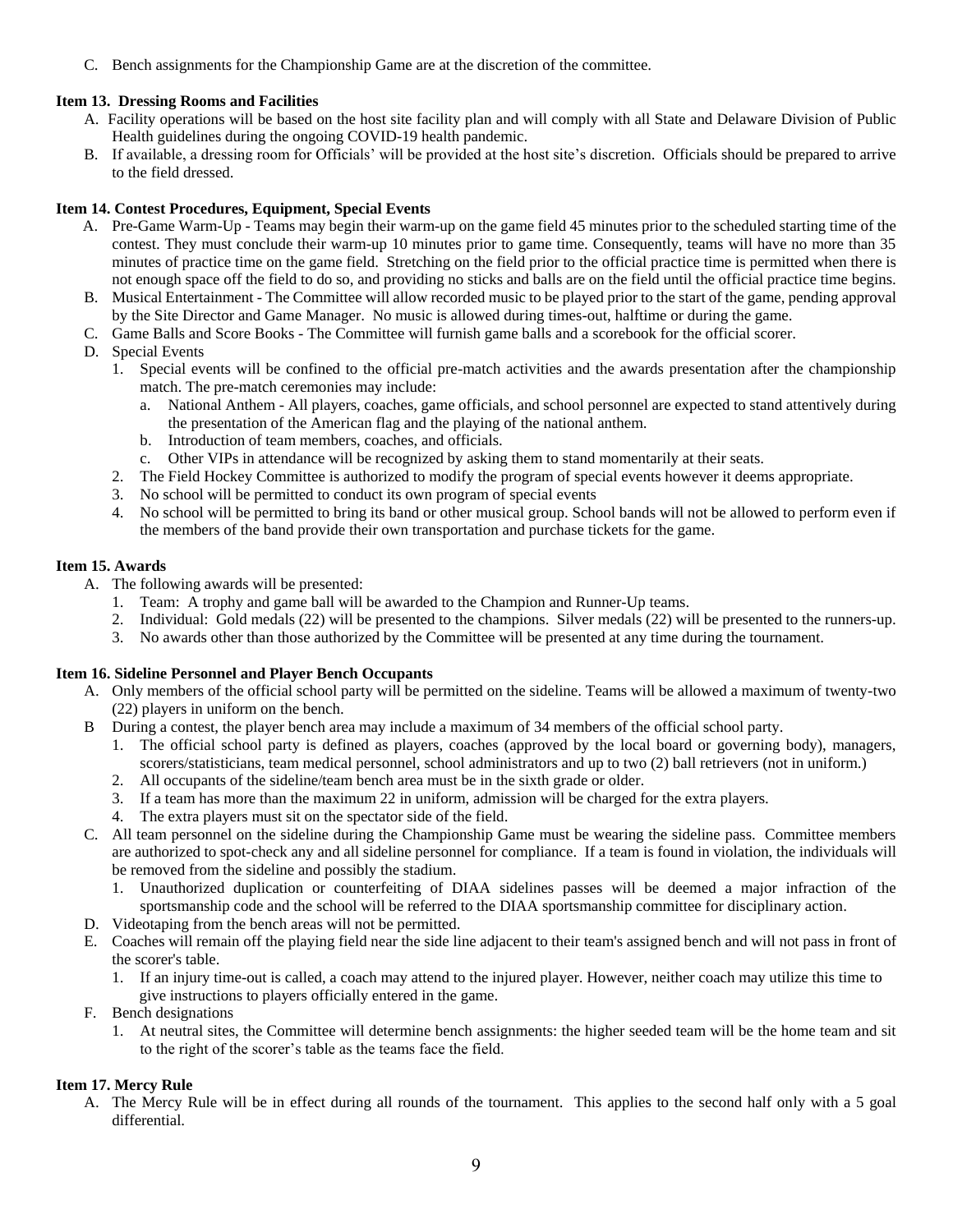#### **Item 18. Tie-Breaking Procedures**

- *A. During the overtime periods, all game rules, including those pertaining to substitutions, will apply except as stipulated below:* 1. There will be no time-outs during the overtime period(s).
	- 2. Only four players, including the goalkeeper, will be allowed behind the end line during penalty corners.
	- 3. A player who receives a red card during the regulation game may not participate in any of the overtime periods and her team will play short for all overtime periods.
	- 4. The first overtime period will begin with seven players unless either team is playing shorthanded due to suspension or ejection. If a player receives a red card during any of the overtime periods, her team will play short for the remainder of the game.
	- 5. A player who is serving a green or yellow card suspension when the regulation game ends must serve the remainder of her suspension during the first overtime period. She may not enter the game until her suspension has been completed. Her team will begin the overtime with less than seven players.
	- 6. A player who receives a green or yellow card during any of the overtime periods may not be replaced. She may not return during that overtime period or any subsequent overtime period until her suspension time has been completed.
	- 7. A player who has not completed her suspension when the second overtime period ends is ineligible to participate in the one-on-one competition.
- *B. Reduced Player Overtime Periods*
	- 1. There will be a five-minute intermission between the end of the second half and the first overtime period.
	- 2. First Overtime Period
		- a. The first overtime period will be no longer than 15 minutes in duration. The visiting team will call the coin toss and the winner will choose either possession of the ball or goal to defend. Each team will reduce to a goalkeeper and six field players unless either team is playing short-handed due to suspension or ejection. The overtime period will end as soon as one team scores (sudden victory).
	- 3. Second Overtime Period
		- a. If the score is still tied after the first overtime period, a second overtime period of not more than 15 minutes will be played. A five-minute intermission will precede the second overtime period. The teams will change ends of the field and the team not in possession of the ball at the start of the first overtime period will take possession for the second overtime. This overtime period will end as soon as one team scores (sudden victory).
	- 4. Summary
		- a. The overtime shall be played in accordance with the procedure approved by the DIAA Board except as noted in this section.
		- b. Substitutions may be made prior to and during any overtime period.
		- c. Possession of the ball at the start of each overtime period will alternate and will initially be determined by a coin toss at the start of the first overtime period.
		- d. There will be a five-minute intermission between overtime periods.
		- e. The teams will reduce to seven players or less if playing short-handed due to an incomplete suspension or ejection.
- *C. One-on-One Competition*
	- 1. If the game is still tied at the end of the second overtime period, the winner will be determined by One-on-One: a series of five shots on goal shall be taken by individual players in a one-on-one situation.
		- a. No suspended or disqualified player may participate in the one-on-one competition*.*
		- b. There is no substitution of any player during the one-on-one except for injury to a player or suspension of the defending goalkeeper.
	- 2. The Committee representative(s) will ensure that the one-on-ones are taken according to the following procedures:
		- a. The umpires will review the one-on-one procedures with the coach and the team captains.
		- b. A coin toss will determine which team will take the first attack. The visiting team will call the coin toss and the winner will choose to either attack or defend the goal first.
		- c. The coaches and eligible substitutes/remaining players will be allowed on the field behind the 25-yard line. The officials and Committee representative(s) will designate the area.
		- d. Each coach will present a list (name and number) of five players to the officials. The players MUST attack in the order listed. If a player participates out of order, her attempt is over and no goal is awarded.
		- e. The five players listed for each team will attempt the shots on goal on an alternate basis and the team scoring the most goals is declared the winner.
		- f. A player may be suspended by a yellow or red card, but not a green card, during the one-on-one competition.
			- i. If a goalkeeper is suspended, she may not take further part in that competition, but can be replaced by any eligible player from the team. The replacement goalkeeper is allowed reasonable time to put on protective equipment.
			- ii. If an attacker is suspended during the competition, there is no replacement allowed. Any further attacks the player was entitled to take counts as no goal.
		- g. If the score remains tied after the first set of one-on-one, a second set will be sudden victory. The five players listed for each team will attempt "sudden victory" shots on an alternating basis. This procedure will continue until the tie is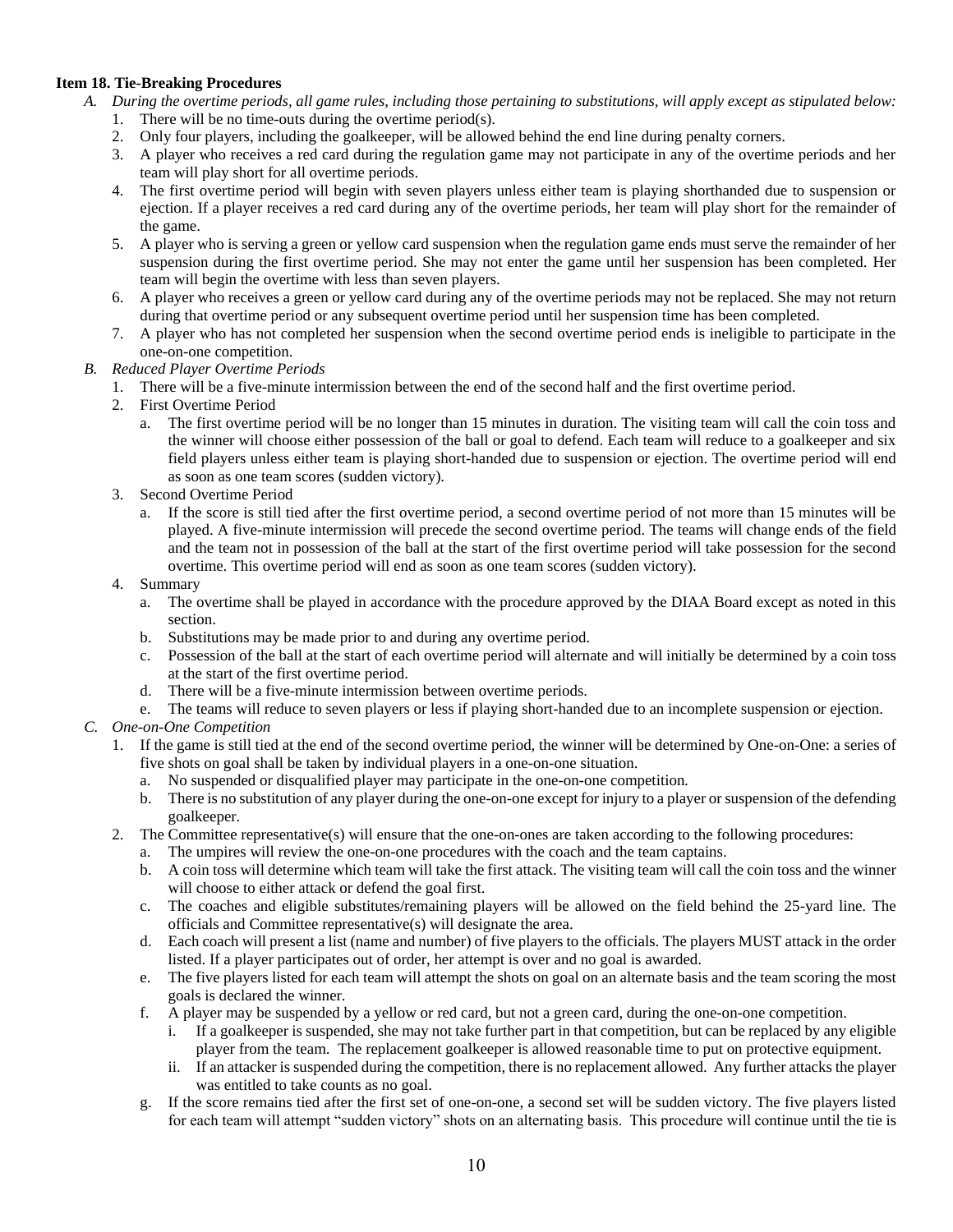broken. The order of players may be changed at this time. The team not starting the first one-on-one will start the sudden victory set.

- *3. Taking the One-On-One*
	- a.The goalkeeper/defender starts on or behind the goal line between the posts.
	- b. The ball is placed on the nearest 25 yard line opposite the center of the goal.
	- c. The attacker stands outside the 25 yard line near the ball.
	- d. The umpire blows the whistle to signal the start of the play. The attacker and the goalkeeper may then move in any direction.
- *4. The One-On-One is complete under the following conditions:*
	- a. 8 seconds has elapsed
	- b. the attacker scores a goal
	- c. the attacker commits an offense
	- d. the goalkeeper commits an unintentional offense (redo the attack)
	- e. the goalkeeper commits an intentional offense (PS awarded)
	- f. the ball goes out of play over the end line, side line, or outside the circle
	- g. If a penalty stroke is awarded, any eligible player on the official roster may take the penalty stroke.

# **Item 19. Championship Game Tie-Breaker**

A. If the championship game is tied at the end of regulation, the teams will play **three** 15-minute reduced player sudden victory periods until a winner is determined. If the score is still tied after three 15-minute sudden victory periods, one-on-one competition as described in Item 18.C above will determine the winner.

# **Item 20. Procedures for Termination of Play Before Winner Is Determined**

- A. Any tournament game interrupted due to circumstances beyond the control of the responsible administrative authorities will be completed or replayed as follows:
	- 1. If interrupted during the first half of play, the game shall resume at the point of interruption.
	- 2. If interrupted after the completion of the first half or after the start of the second half, the game will either resume from the point of interruption or, by mutual agreement of the competing schools and the Committee representative(s), it will be considered a completed game.
	- 3. If interrupted during the overtime periods or on-on-one competition, the game will either resume from the point of interruption or, by mutual agreement of the competing schools and the Committee representative(s), it will be considered a completed game.
	- 4. All records, goals, penalties, warnings, suspensions, etc. will be carried over from previous play.
	- 5. The Committee will determine the date, starting time, and site at which the interrupted game will be completed or replayed.

#### **Item 21. Press Box**

A. When space is available when complying with state and Delaware Division of Public Health social distancing guidelines due to the ongoing COVID-19 health pandemic, press box space, seating, and occupants will prioritize the official statisticians and then if space is available, media representatives. The top of the press box, if possible, will be prioritized for video operators and may be available for team spotters.

#### **Item 22. Site Selection**

- The Field Hockey Committee will use the following criteria, procedures, and use their ultimate discretion to select game sites for the 2021 tournament.
- A. Field Condition
	- 1. Fields should be 100 X 60 yards.
	- 2. NFHS guidelines will be followed with an emphasis on SAFETY. The following criteria, while not all inclusive, will serve as a basis for the evaluation of fields:
		- a. The lines must be clear.
		- b. Field markings, especially the circle areas, must be lined as diagrammed in the 2021 NFHS Field Hockey Rules Book.
		- c. Circles need to be level and free of ruts, clumps, holes etc.
	- 3. Goals must have top and legal facing boards and must be in good condition without sharp edges.
	- 4. Goal nets must be free of holes and securely fastened to the goals.
	- 5. Provided all other conditions are equal, preference will be given to a site where the team benches are located on the opposite side of the field from the spectators.
	- 6. Parking facilities and spectator seating will be taken into consideration.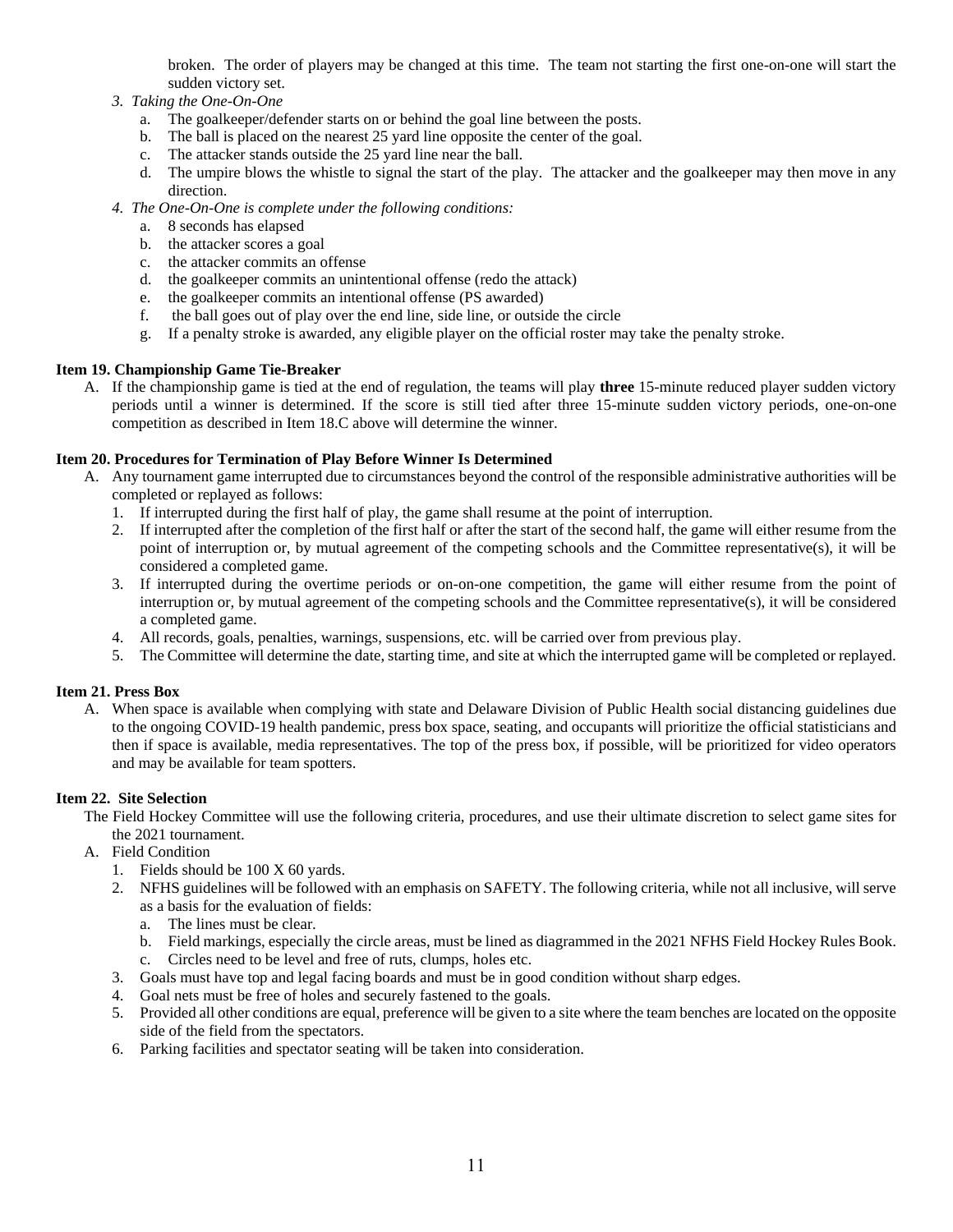# **2021 DIAA FIELD HOCKEY STATE TOURNAMENT – DIVISION I**

# **\*bracket is at the discretion of the DIAA Field Hockey Committee and will be finalized at the seeding meeting**

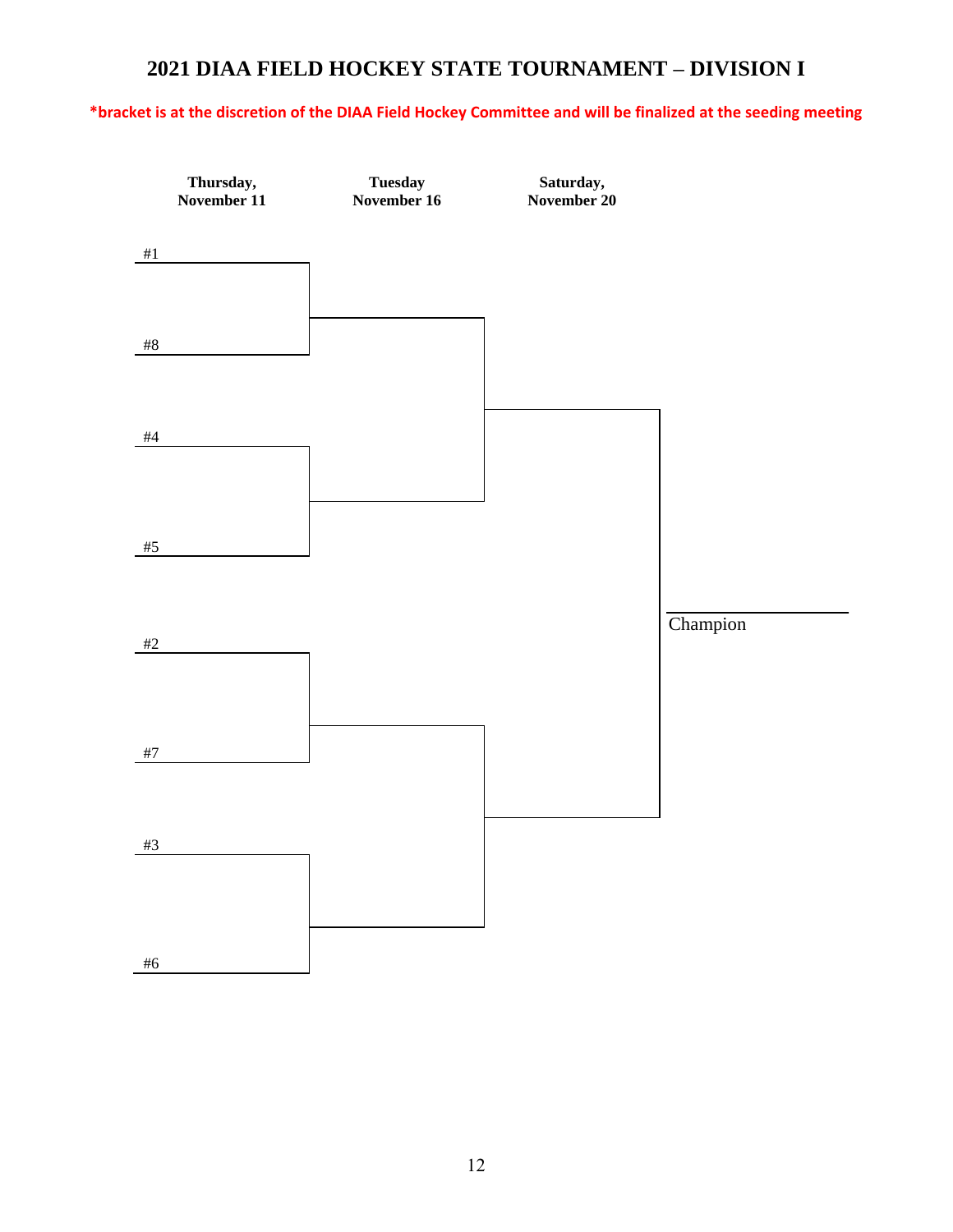# **2021 DIAA FIELD HOCKEY STATE TOURNAMENT – DIVISION II**

# **\*bracket is at the discretion of the DIAA Field Hockey Committee and will be finalized at the seeding meeting**

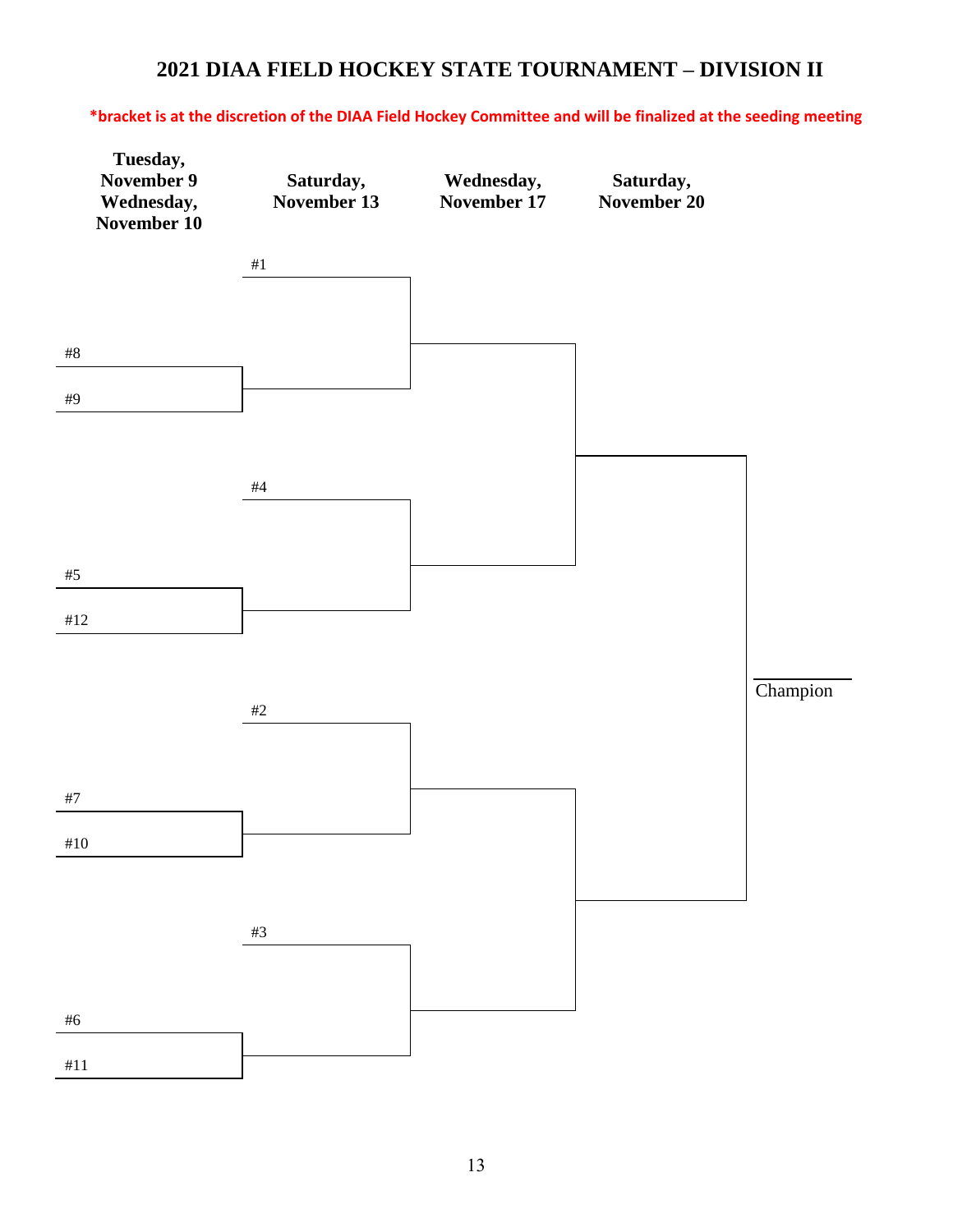# **DIAA Volleyball Committee Members**

| <b>Committee Member Name</b> | <b>Affiliation</b>           | Title                             |
|------------------------------|------------------------------|-----------------------------------|
| Nancy Griskowitz - Chair     | Saint Mark's HS              | Coach                             |
| Kelly Callahan               | <b>DIAA</b>                  | NFHS Volleyball State Interpreter |
| <b>Tyler Coupe</b>           | Cape Henlopen HS             | Coach                             |
| Sally Craig                  | Selbyville MS                | Coach                             |
| Dana Gaetano                 | <b>DVOA</b>                  | <b>Official</b>                   |
| <b>Susan Heiss</b>           | <b>Ursuline Academy</b>      | Athletic Director, Coach          |
| Laurie Lorah                 | Caravel Academy              | Coach                             |
| Dave Stover                  | Charter School of Wilmington | Coach                             |
| Debbie Corrado               | Public Member, retired       |                                   |
| Kim Habbert                  | <b>Public Member</b>         |                                   |
| Thomas Sullivan              | <b>Public Member</b>         |                                   |

# **DIAA Volleyball Tournament Manual**

#### **Specific Information**

#### **Item 1. Tournament Dates**

A. The 2021 Volleyball Tournament will be held on the following dates:

| Round                | Date                  |
|----------------------|-----------------------|
| Round One            | Thursday, November 4  |
| Round Two            | Saturday, November 6  |
| <b>Ouarterfinals</b> | Tuesday, November 9   |
| Semifinals           | Thursday, November 11 |
| Finals               | Monday, November 15   |

#### **Item 2. Tournament Sites**

A. All tournament sites will be determined by the Volleyball Committee based on availability, geographic location, seating capacity, parking facilities, gymnasium condition, and the seeding of teams.

#### **Item 3. Starting Times**

A. All starting times will be determined by the Volleyball Committee. The championship match will start 30 minutes after the conclusion of the consolation match.

#### **Item 4. Tournament Field**

A. The tournament field will be comprised of the following teams:

- 1. The qualifying champions from Blue Hen Flight A, Blue Hen Flight B, Independent Conference, Henlopen North, Henlopen South, and the Diamond State Conference and eighteen at-large teams, or more if needed to fill out the 24 team bracket.
- B. Eligible Teams:
	- 1. All teams must meet the criteria established by DIAA Regulation 1006.2.4 to be eligible for tournament consideration
	- 2. A team must play a minimum of ten (10) matches at the varsity level to be eligible for tournament consideration. Only those opponents who played a minimum of eight (8) matches at the varsity level will be included in a team's win-loss record and index calculation.
		- a. Only the results of matches that consist of the best three out of five 25-point games (no cap) rally scoring or the best two out of three 15-point games side out scoring if played out of state will be used to determine tournament berths or seed the qualifying teams.
	- 3. Team schedules will "lock down" on the first allowable date of competition (September 8, 2021). Any changes made to a schedule after that date must be approved by the Executive Director and Tournament Chair. Otherwise, the team index will be determined by the number of games on the schedule on the lock down date.
	- 4. A match scheduled for the last day of competition that is cancelled due to weather related, unplayable conditions, natural causes, or legitimate circumstances beyond the control of the teams playing may be declared a no contest by the Executive Director and Tournament Chair and the game will not be included in the index calculation.
	- 5. No points or bonus points will be awarded to a team that forfeits a match. However, the opponent will be awarded points and bonus points.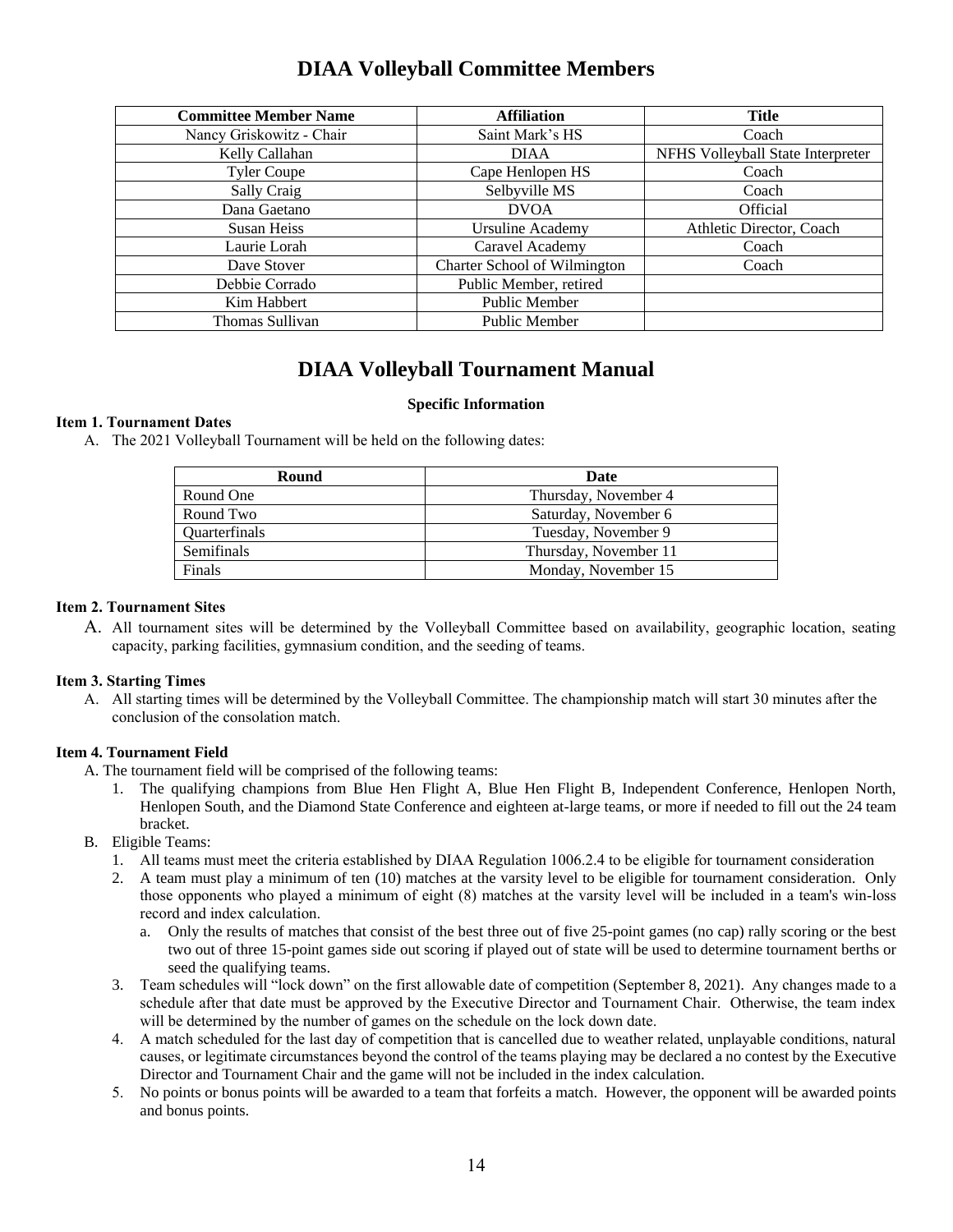- 6. **Teams are expected to meet the eligibility requirements as outlined in this fall tournament manual for consideration of selection to the DIAA volleyball tournament field. DIAA strongly encourages all interscholastic participants to diligently adhere to the risk mitigation strategies as advised to help prevent the spread of COVID-19.**
- 7. **Any contest that was on a team's schedule on the first date of competition and experienced a COVID-19 related schedule disruption that is not able to be rescheduled, will be counted as a no-contest. Member schools should exercise good faith to do their best to reschedule any contests impacted by COVID-19 in an effort to promote opportunities for participation in interscholastic athletics.**
- C. Conference/Flight/Division Champions must meet following qualifying criteria to earn the guaranteed berth.
	- 1. The champion must possess an overall record of .500 or better.
	- 2. The champion must be in the top 50% of the eligible teams in the state.
	- 3. The conference/flight/division must determine their champion by the end of the day on the last date of competition. If a conference qualifier chooses not to participate in the tournament, that berth will be awarded to another at-large team.
- D. At-Large teams will be selected according to their team index as determined by the procedure in 5.B.

# **Item 5. Tournament Seeding**

- A. Team Report:
	- 1. The last competition date for volleyball is Saturday, October 30, 2021. It is the school's responsibility to verify that all results listed on their team's website4sports page are accurate and complete by 10pm on the last date of competition or the team may not be considered for the tournament. Games played after the last date of competition will not be used to determine tournament selection unless approved by the committee chair.
- B. Index Calculation:
	- 1. A team will receive two (2) points for each regular season win.
	- 2. A team will receive one (1) bonus point for playing an opponent with a win-loss record of .501 or better regardless of which team won. Bonus points are not awarded for the third contest against a specific team in the season.
	- 3. A team will receive one (1) additional bonus point for playing an opponent with a win-loss record of .701 or better regardless of which team won. Bonus points are not awarded if a team is played more than two times.
	- 4. The point index will be determined by dividing the total points accumulated by the number of matches played.
	- 5. Pool play will count as one match played with no points earned if a team fails to advance to the next round of the tournament.
- C. Tie-Breaking Procedures: If two or more teams are tied for any seed, the following tie-breaking criteria will be used in the order listed. Once a team is removed from the tie, the tie-breaker criteria will be reapplied sequentially to the teams that are still tied.
	- 1. Head-to head competition. If three or more teams are tied, they must all have played each other.
	- 2. Win-loss percentage against common opponents. All games against common opponents count in percentage.
	- 3. Highest bonus point percentage (total bonus points divided by matches played)
	- 4. Committee draw
- D. Tournament Seeding:
	- 1. Qualifying teams will be seeded according to their calculated index and placed into a bracket accordingly. The top eight seeds will receive a bye in the first round.
	- 2. If a team withdraws from the tournament after the field has been selected, that team will not be replaced and its scheduled opponent will receive a forfeit win into the next round of play. Such a withdrawal/forfeit may subject the school to disciplinary action by the DIAA Board of Directors.

#### **Item 6. Official Program**

- A. At the discretion of the DIAA Executive Director, if DIAA prepares an official tournament program which contains team pictures, team rosters, tournament pairings and other related information, it may be sold at all tournament playing sites.
- B. Team Photograph, Roster and Program Information Team information for the tournament program must be on the school's website4sports site by October 18, 2021. The team photo must be a digital print of no less than 300 DPI in a jpeg or tfi format. Electronic submission is required; hard copies will not be accepted.
	- 1. Schools should assume that their team is going to make the tournament and submit a roster and team photo by the date listed in Item 6, B. Program information as outlined in Item 6 must be submitted by October 18, 2021 for consideration of any complimentary coaches tickets.

#### **Item 7. Admission Policies**

- A. Student (grades K-12) and adult admission will be \$5 for opening round games, \$6 for semifinal games, and \$7 for the championship games. Children four (4) years and younger will be admitted without charge to all games. Ticket prices and fees are subject to change per approval by the DIAA Board of Directors.
	- 1. Tickets purchased but unused will not be refunded.
- B. Any games played at non-DIAA member schools may incur an increased ticket price of \$1.00, at minimum.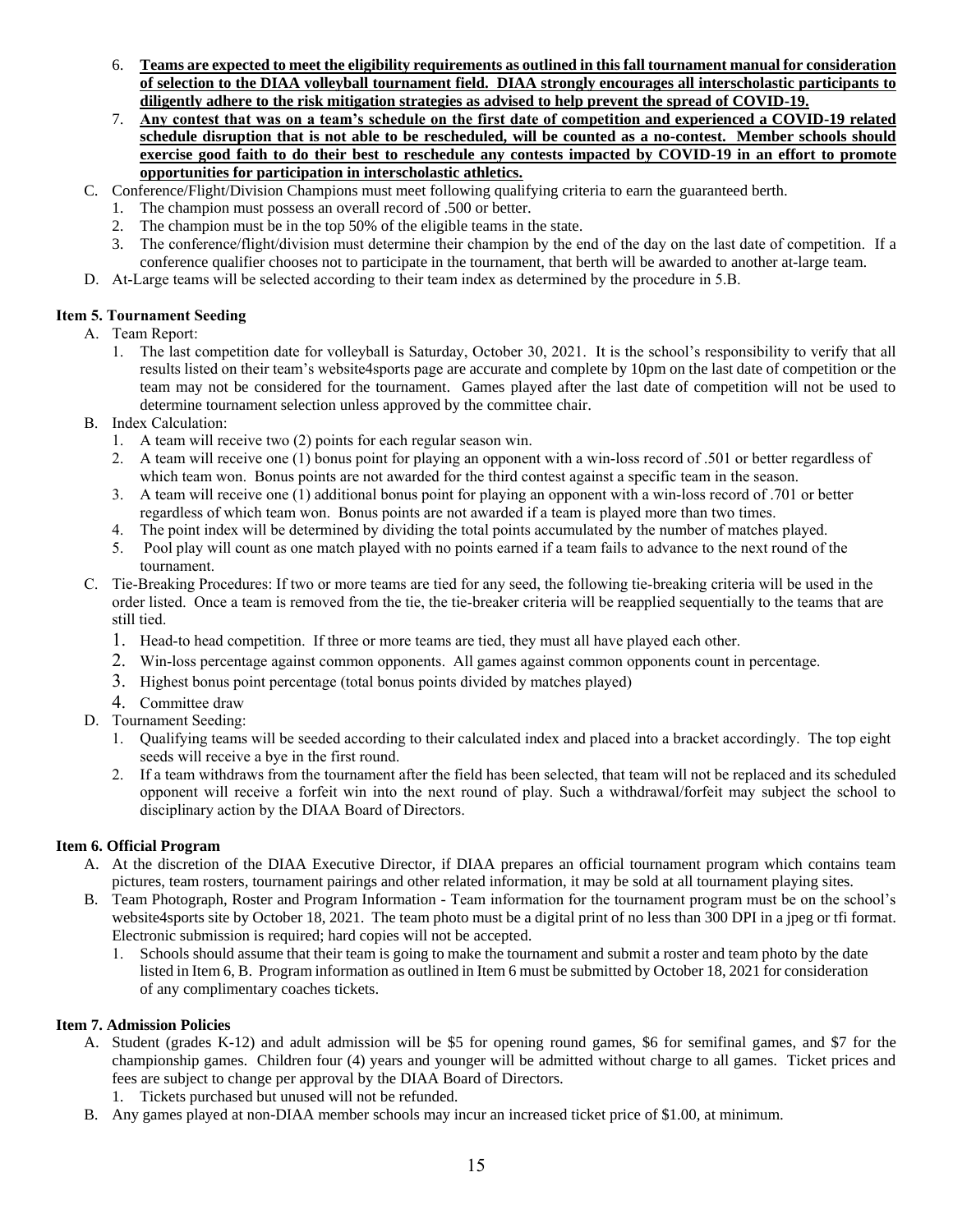- C. Complimentary Admission
	- 1. Participating schools will receive complimentary admission for all those members of the Official School Partly listed on the official roster as submitted to the DIAA Executive Director prior to the tournament. The official school party is defined as players, coaches, managers, scorers/statisticians, and athletic trainer(s). All of these individuals should assemble together outside of the venue entrance and be admitted together as one group.
		- a. A maximum of 15 players in uniform are permitted as part of the official school party.
		- b. All other school personnel must pay the regular admission fee if they wish to enter the contest. Spouses of administrators and coaches are similarly obligated. No complimentary tickets will be issued to schools.
		- c. One (1) bus driver will be admitted free of charge upon presentation of identification as the team's driver.
	- 2. A maximum of 23 cheerleaders in uniform and one adult sponsor will receive complimentary admission. Additional cheerleaders and/or adults must purchase a ticket or make arrangements in advance to have their school billed for any admission in excess of 23 cheerleaders and one adult.
		- a. No mini-trampolines or basket tosses will be permitted. Stunts will be allowed if performed in accordance with the 2021 NFHS Spirit Rules Book.
- D. Media representatives who are covering the tournament will be admitted upon presentation of current and official DIAA credentials. See General Item #11.

#### **Item 8. Game Manager**

- A. A member of the Volleyball Committee will be appointed to serve as the Game Manager. They will serve as a liaison between the Committee, the host school and the participating schools. The Game Manager is responsible for ensuring compliance with the policies and procedures established by the DIAA Volleyball Committee. The Game Manager will have the specific responsibilities listed below:
	- 1. Provide the official game balls.
	- 2. Scoring sheets [DIAA generated].
	- 2. From Round 2 of the tournament on, present the game ball to the losing team.
	- 3. Collect the game balls after the game has been completed.
- B. In the event of a serious accident or injury to a coach, athlete, official, spectator, or game worker, notify the injured party's athletic director and the Executive Director as soon as possible.
- C. In the event of a serious sportsmanship related incident, contact the Executive Director as soon as possible.

#### **Item 9. Responsibilities of Host School**

- A. Member schools agree to host events for the Tournament.
- B. Each host school designates and supervises the individuals who serve as the Site Director and support personnel. The number of support and police personnel MUST be approved by DIAA's Executive Director prior to the start of the event. Support personnel may include:
	- a. Ticket seller(s);
	- b. Program seller(s);
	- c. Ticket taker(s);
	- d. Security (an individual who monitors the crowd but is not a law enforcement officer);
	- e. School Police;
	- f. Scoreboard Operator/Announcer; and
	- g. NATA-certified trainer or school nurse unless both participating schools will be accompanied by a trainer.
- C. The Site Director's responsibilities include:
	- 1. Assuring the court and bench areas are set up according to NFHS specifications.
		- a. The first three rows in the bleachers will be designated for team use only.
	- 2. If possible, provide dressing room and bathroom facilities for the participating schools.
	- 3. Provide safe and secure passage for the officials to and from the playing area.
	- 4. Provide parking facilities for buses and spectators.
	- 5. If possible, provide seating arrangements for spectators. No front row seating by spectators.
	- 6. Contact the Game Manager three hours prior to game time if the site is not playable.
	- 7. Be in attendance and work closely with the Game Manager and DIAA.
	- 8. Clear with the Game Manager matters of policy or procedure.
	- 9. Provide score table personnel unless assigned by the Volleyball Committee and supplied by the Officials' Association.
	- 10. Ensure that the complimentary admission policy for all schools is followed (Item 7).
	- 11. Ensure music played during contest is approved and appropriate.
	- 12. Charge admission through the third set of the final match.
	- 13. Establish a procedure for assisting disabled spectators and review the procedure with the appropriate personnel.
	- 14. Review the emergency action plan with the appropriate personnel.
	- 15. Any additional responsibilities as determined by the host school and DIAA Office.
- D. The host school must consult with the DIAA office concerning security and police personnel.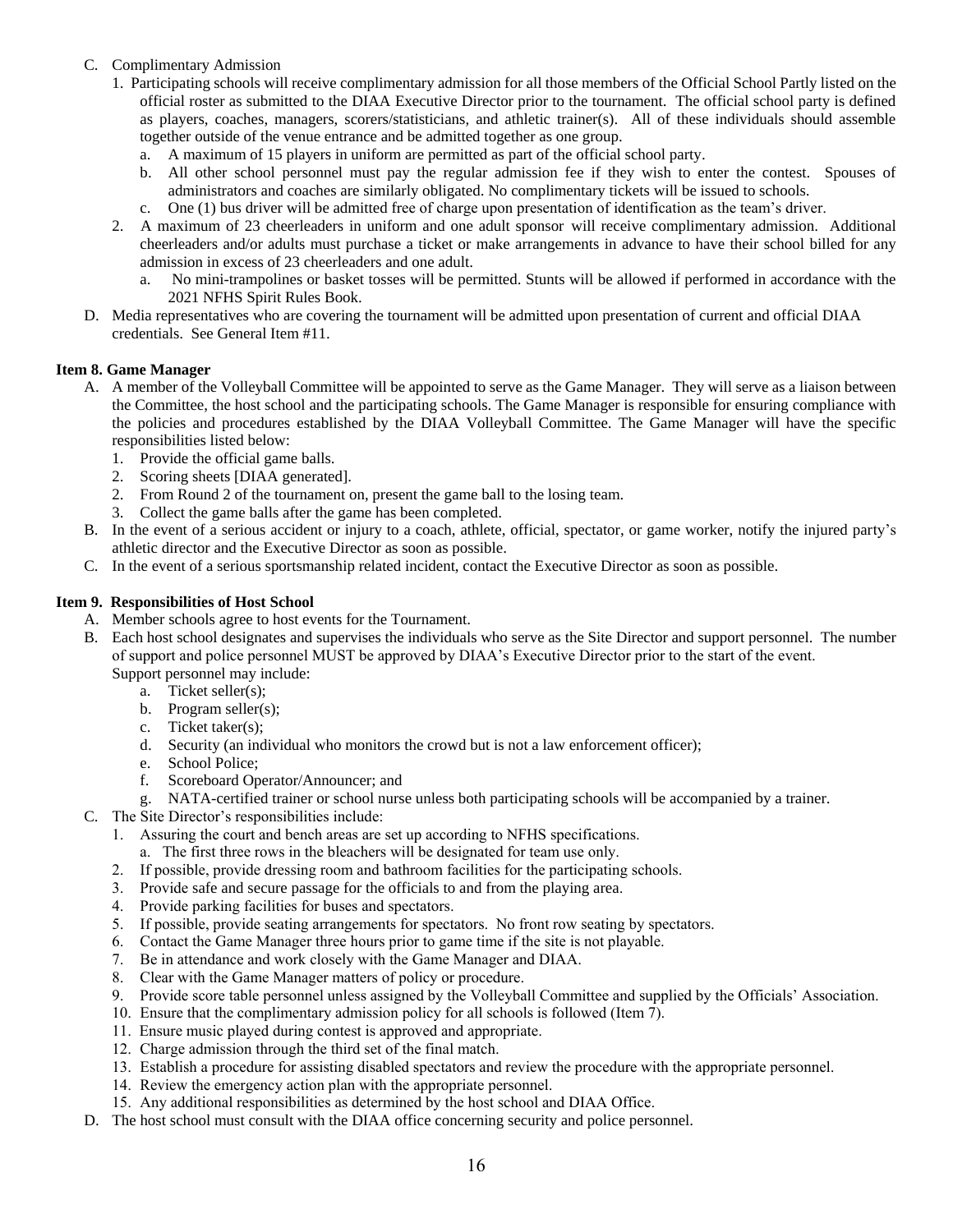- 1. Any expenses concerning security and police personnel must be pre-approved by DIAA's Executive Director.
- 2. Police will be paid the game fee or hourly rate customarily paid at the game locale. The bill should be sent to DIAA.
- E. The host school is responsible for complying with the DIAA's ticketing administration and financial reconciliation procedures. Host schools are responsible for reporting ticket and program sales to the DIAA Office by the next business day after the event concludes. Unsold programs should be returned to the DIAA office in a timely manner after the event concludes.
- F. Public Address System
	- 1. The host school will make every effort to provide a public address system and designate and supervise a responsible adult to serve as an announcer. Every effort should be made to have an announcer familiar with volleyball.
	- 2. The public address system, if used, will be operated by a responsible/ adult representative of the host school.
		- a. Any announcements not directly related to the game/tournament or not of an emergency nature must be approved by the Game Manager or the Executive Director.
		- b. The public address announcer must be a responsible individual who will remain impartial at all times. He/she must never question or criticize the coaches or officials during the game.
		- c. Introduce the players and coaches on each team in whatever order the coach submits.

# **Item 10. Officials**

- A. The Delaware Volleyball Officials Association (DVOA) will provide all officials for the 2021 State Tournament.
- B. The Volleyball Committee will assign all officials for all rounds of the tournament.
- C. The officiating crew will consist of the following officials for all Tournament matches; R1, R2, 2 Line Judges, scorer and libero tracker.
- D. Officials' Fees: Officials assigned to the 2021 State Tournament will be paid according to DIAA Regulation 1009 8.4 Fees for Officiating Contests and Competitions.
- E. Officials' Table: The following priority list will determine seating at the officials' table:
	- 1. Scoreboard Operator/Announcer
	- 2. Official Scorer.
	- 3. Libero Tracker
	- 4. Scorer from each participating team.

# **Item 11. Uniforms**

A. Team Uniforms will meet all requirements of the NFHS 2021-22 Volleyball Rules Book.

# **Item 12. Dressing Rooms and Facilities**

- A. Facility operations will be based on the host site facility plan and will comply with all State and Delaware Division of Public Health guidelines during the ongoing COVID-19 health pandemic.
	- 1. If a dressing room is available at the host site, the coaching staff is responsible for supervising the team dressing room and offending schools will be held accountable for any theft or damage.
- B. If available, a dressing room for Officials' will be provided at the host site's discretion. Officials should be prepared to arrive to the game site dressed.

# **Item 13. Contest procedures, Equipment, Special Events**

- A. All Tournament matches will be played using the 2021-22 NFHS Volleyball Rules, and any adoptions approved by DIAA
	- i. The  $3<sup>rd</sup>$  place Match will be played using a best two out of three format as allowed by the NFHS 2021-22 Volleyball Rulebook, Rule 1-2, Notes.
- B. Practice Sessions
	- 1. No team will be permitted to practice or scrimmage at a tournament playing site unless that site is its home court.
- C. Pre-Match Warm Up Session
	- 1. A maximum of 15 players in full uniform may participate in the warm up.
	- 2. The participating teams must provide their own balls for the warm up session.
	- 3. Teams may begin warming up with balls on their side of the net thirty (30) minutes prior to the start of the match for a single match or for the first match of a double header. For the second match of a double header teams may begin warming up with balls on their side of the net as soon as the floor is cleared.
	- 4. The official warm-up session will begin after the pre-game conference which is 25 minutes before the start of the match.
	- 5. The official warm-up session will consist of five (5) minutes of combined passing followed by six (6) minutes of each team's court time which includes serving. The home team (higher seed) will have the court for the first six minute session.
	- 5. While a team is on the court, the opposing team may run a controlled drill (3 balls or less) in a safe, unused area of the gym. It is imperative that players and the balls not interfere with the on court team's six minute session.
- D. Pre-Match Conference
	- 1. The pre-match conference will be conducted 25 minutes prior to the scheduled start of the first match.
		- a. The visiting team will call the coin toss.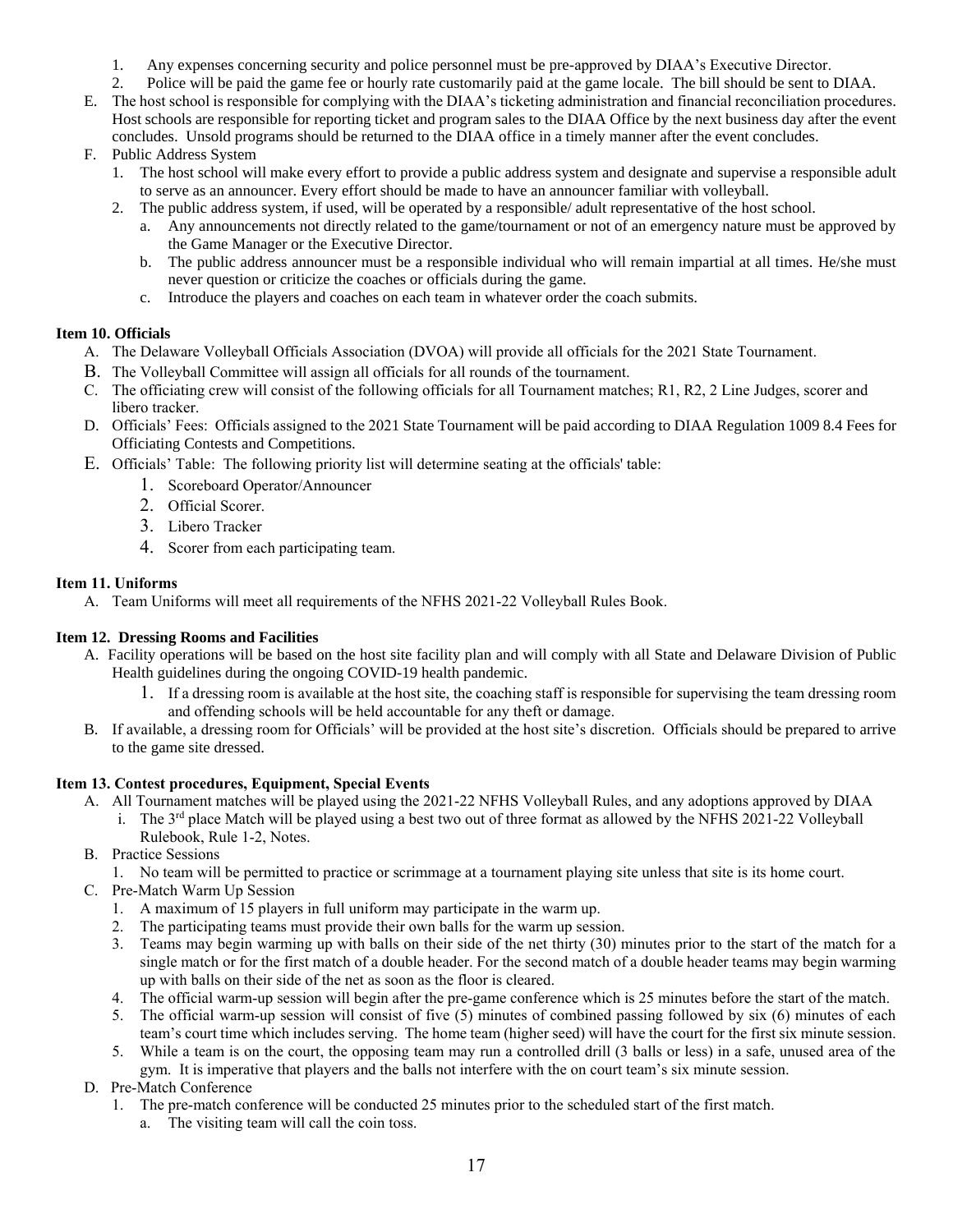- b. The winner of the coin toss may choose to serve first or to receive serve. If a fifth game is necessary, another coin toss will be conducted with the home team calling the toss.
- E. Game Balls and Scorebooks
	- 1. The Committee will furnish game balls and an official scorebook for each match. Participating schools must provide scorebooks for their own scorekeepers.
	- 2. The Committee will provide Spalding TF VB5 game balls for all tournament matches.
- F. Special Events
	- 1. Special events will be confined to the official pre-match activities and the awards presentation after the championship match.
	- 2. The pre-match ceremonies may include:
		- a. National Anthem All players, coaches, game officials, and school personnel are expected to stand attentively during the presentation of the American flag and the playing of the national anthem.
		- b. Introduction of team members (15 players in uniform), coaches, and officials.
		- c. Other VIPs in attendance will be recognized by asking them to stand momentarily at their seats.
	- 3. The Volleyball Committee is authorized to modify the program of special events however it deems appropriate.
	- 4. No school will be permitted to conduct its own program of special events.
- G. Host Site Floors: In respecting the host site floors, coaches are not permitted to wear high heel shoes on the court or on the sideline in all rounds of the tournament.

# **Item 14. Awards**

- A. The following awards will be presented:
	- 1. Team: Trophies will be presented to the Championship team, the Runner-Up team and the Third-Place team.
	- 2. Individual: Gold medallions (15) will be presented to the champions. Silver medallions (15) will be presented to the runners-up.
	- 3. Game Ball: Each participating team will receive a game ball.
	- 3. No awards other than those authorized by the Committee will be presented at any time during the tournament.

#### **Item 15. Player Bench Occupants and Bench Assignments**

- A. During a match, the player bench may be occupied by a maximum of 17 members of the official school party as defined in Item 7.C
- B. For scoring purposes, the higher seeded team will be designated as the home team and shall select their team bench.

#### **Item 16. Paint, Glitter, and Temporary Tattoos on Players**

A. The players of the participating teams will not be permitted to wear any temporary decorations such as face/hair/body paint, glitter, tattoos, etc. due to the possibility of these substances getting on the ball or floor.

#### **Item 17. Music and Noisemakers**

A. The Volleyball Committee will allow the playing of recorded music at an appropriate volume if approved by the site director. Bands or musical groups with one or more instruments, sirens, horns, bells, buzzers, whistles, and other artificial or mechanical noisemakers are prohibited. It is the responsibility of the principal and athletic director of each participating school to inform their student body and community of this regulation